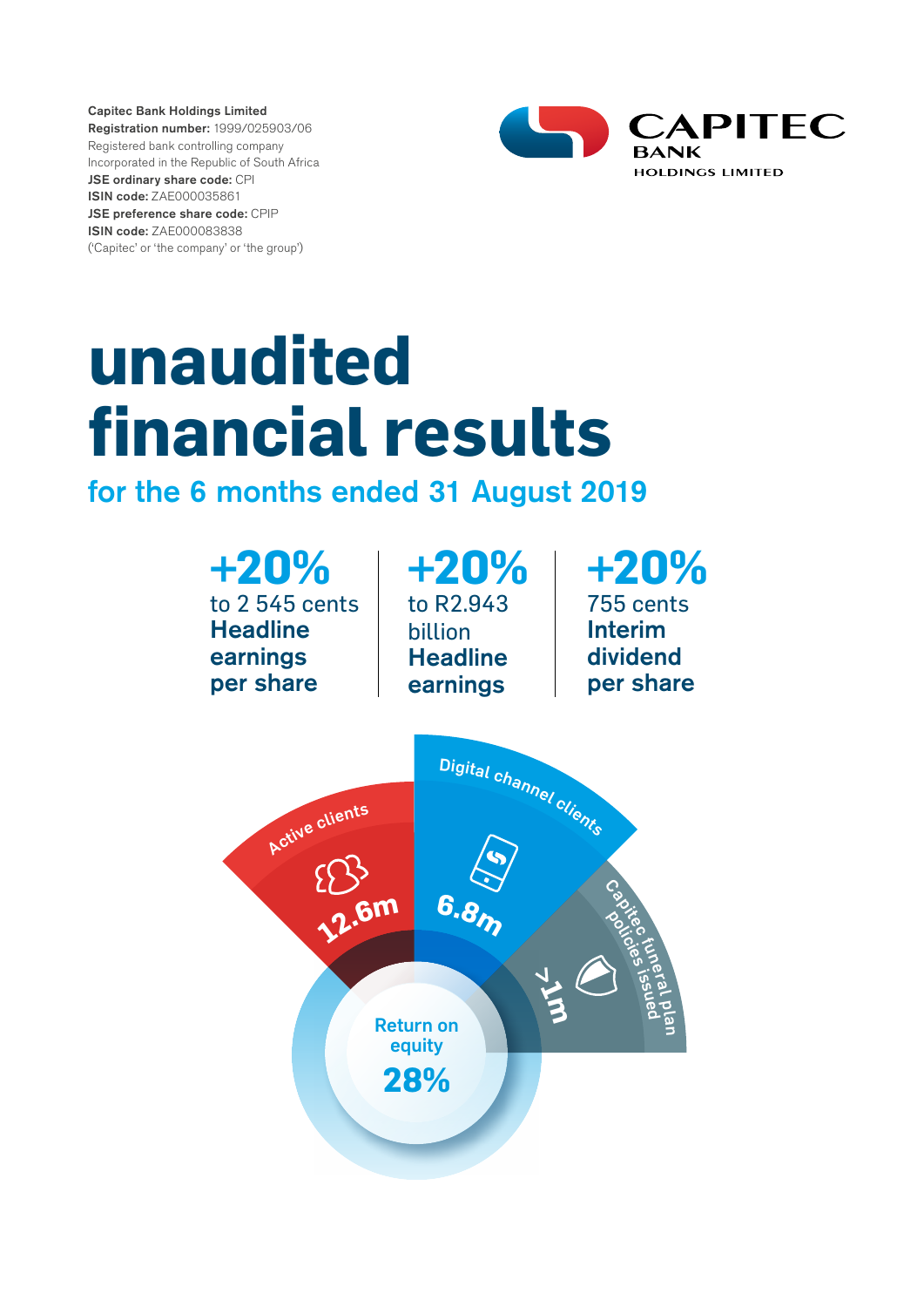# *Key performance indicators*

|                                                                                           | 6 months ended<br>August |                |                          |                       | Year<br>ended    |
|-------------------------------------------------------------------------------------------|--------------------------|----------------|--------------------------|-----------------------|------------------|
|                                                                                           |                          | 2019           | 2018                     | Change %<br>2019/2018 | February<br>2019 |
| <b>Profitability</b>                                                                      |                          |                |                          |                       |                  |
| Interest income on loans <sup>(1)</sup>                                                   | R'm                      | 6443           | 6 3 0 5                  | $\mathbf{2}$          | 12723            |
| Interest income on investments                                                            | R'm                      | 1681           | 1 301                    | 29                    | 2778             |
| Interest income                                                                           | R'm                      | 8 1 2 4        | 7606                     | 7                     | 15 501           |
| Net loan fee and insurance income                                                         | R'm                      | 859            | 693                      | 24                    | 1507             |
| Total lending, investment and insurance income less loan fee expense                      | R'm                      | 8983           | 8 2 9 9                  | 8                     | 17 008           |
| Interest expense <sup>(1)</sup>                                                           | R'm                      | (2677)         | (2187)                   | 22                    | (4510)           |
| Net lending, investment and insurance income                                              | R'm                      | 6 3 0 6        | 6 112                    | 3                     | 12 4 9 8         |
| Net transaction fee income                                                                | R'm                      | 3529           | 3 147                    | 12                    | 6464             |
| Other                                                                                     | R'm                      | 11             | 19                       | (42)                  | 3                |
| Funeral income                                                                            | R'm                      | 107            | 6                        |                       | 54               |
| Income from operations                                                                    | R'm                      | 9953           | 9 2 8 4                  | 7                     | 19019            |
| Credit impairment charge <sup>(1)</sup>                                                   | R'm                      | (2115)         | (2542)                   | (17)                  | (4450)           |
| Net income                                                                                | R'm                      | 7838           | 6742                     | 16                    | 14 5 6 9         |
| Income from associates<br>Operating expenses <sup>(1)</sup>                               | R'm                      | (3)            | 9                        |                       | 2<br>(7494)      |
| Income before tax                                                                         | R'm<br>R'm               | (4003)<br>3832 | (3500)<br>3 2 5 1        | 14<br>18              | 7077             |
| Tax                                                                                       | R'm                      | (879)          | (792)                    | 11                    | (1781)           |
| Preference dividend                                                                       | R'm                      | (4)            | (5)                      | (20)                  | (9)              |
| Discount on repurchase of preference shares                                               | R'm                      | (1)            | $\overline{\phantom{m}}$ |                       | (2)              |
| Earnings attributable to ordinary shareholders                                            |                          |                |                          |                       |                  |
| <b>Basic</b>                                                                              | R'm                      | 2948           | 2454                     | 20                    | 5 2 8 5          |
| Headline                                                                                  | R'm                      | 2943           | 2 4 6 1                  | 20                    | 5 2 9 2          |
| Net transaction fee and funeral income to net income <sup>(1)</sup>                       | $\frac{0}{0}$            | 46             | 47                       |                       | 45               |
| Net transaction fee and funeral income to operating expenses <sup>(1)</sup>               | $\frac{0}{0}$            | 91             | 90                       |                       | 87               |
| Cost-to-income ratio <sup>(1)</sup>                                                       | $\frac{0}{0}$            | 40             | 38                       |                       | 39               |
| Return on ordinary shareholders equity                                                    | $\frac{0}{0}$            | 28             | 27                       |                       | 28               |
| Earnings per share                                                                        |                          |                |                          |                       |                  |
| Attributable                                                                              | cents                    | 2 5 4 9        | 2 1 2 2                  | 20                    | 4571             |
| Headline                                                                                  | cents                    | 2545           | 2 1 2 8                  | 20                    | 4577             |
| Diluted attributable                                                                      | cents                    | 2545           | 2 1 1 8                  | 20                    | 4562             |
| Diluted headline                                                                          | cents                    | 2540           | 2 1 2 4                  | 20                    | 4568             |
| Dividends per share                                                                       |                          |                |                          |                       |                  |
| Interim                                                                                   | cents                    | 755            | 630                      | 20                    | 630              |
| Final                                                                                     | cents                    |                |                          |                       | 1 1 2 0          |
| Total                                                                                     | cents                    |                |                          |                       | 1750             |
| Dividend cover                                                                            | X                        |                |                          |                       | 2.6              |
| <b>Assets</b>                                                                             |                          |                |                          |                       |                  |
| Net loans and advances                                                                    |                          | R'm 47 403     | 41888                    | 13                    | 44 515           |
| Financial instruments at amortised cost <sup>(2)</sup>                                    | R'm                      | 57 125         | 46 169                   | 24                    | 49 208           |
| Financial assets - equity instruments at fair value through other<br>comprehensive income | R'm                      | 100            | 100                      |                       | 100              |
| Right-of-use asset (IFRS 16)                                                              | R'm                      | 2 4 7 0        |                          |                       |                  |
| Other                                                                                     | R'm                      | 4885           | 4 0 3 0                  | 21                    | 5009             |
| Deferred income tax asset                                                                 | R'm                      | 1613           | 1438                     | 12                    | 1596             |
| Total assets                                                                              |                          | R'm 113 596    | 93 625                   | 21                    | 100 428          |
| <b>Liabilities</b>                                                                        |                          |                |                          |                       |                  |
| Retail deposits and wholesale funding                                                     |                          | R'm 85 324     | 71983                    | 19                    | 76443            |
| Other                                                                                     | R'm                      | 5096           | 2022                     |                       | 2 3 0 9          |
| <b>Total liabilities</b>                                                                  | R'm                      | 90 4 20        | 74 005                   | 22                    | 78 752           |
| <b>Equity</b>                                                                             |                          |                |                          |                       |                  |
| Shareholders' funds                                                                       | R'm                      | 23 176         | 19620                    | 18                    | 21 676           |
| Capital adequacy ratio                                                                    | $\frac{0}{0}$            | 34             | 36                       | (7)                   | 34               |
| Net asset value per ordinary share                                                        |                          | cents 20 044   | 16876                    | 19                    | 18 676           |
| Share price                                                                               |                          | cents 109 490  | 100 275                  | 9                     | 130 621          |
| Market capitalisation                                                                     |                          | R'm 126 600    | 115 945                  | 9                     | 151 033          |
| Number of shares in issue                                                                 |                          | '000 115 627   | 115 627                  | $\circ$               | 115 627          |
| Share options                                                                             |                          |                |                          |                       |                  |
| Number outstanding                                                                        | '000                     | 549            | 691                      | (21)                  | 640              |
| Number outstanding to shares in issue                                                     | $\frac{0}{0}$            | 0.5            | 0.6                      |                       | 0.6              |
| Average strike price                                                                      | cents                    | 65 218         | 48795                    | 34                    | 50 644           |
| Average time to maturity                                                                  | months                   | 23             | 23                       |                       | 18               |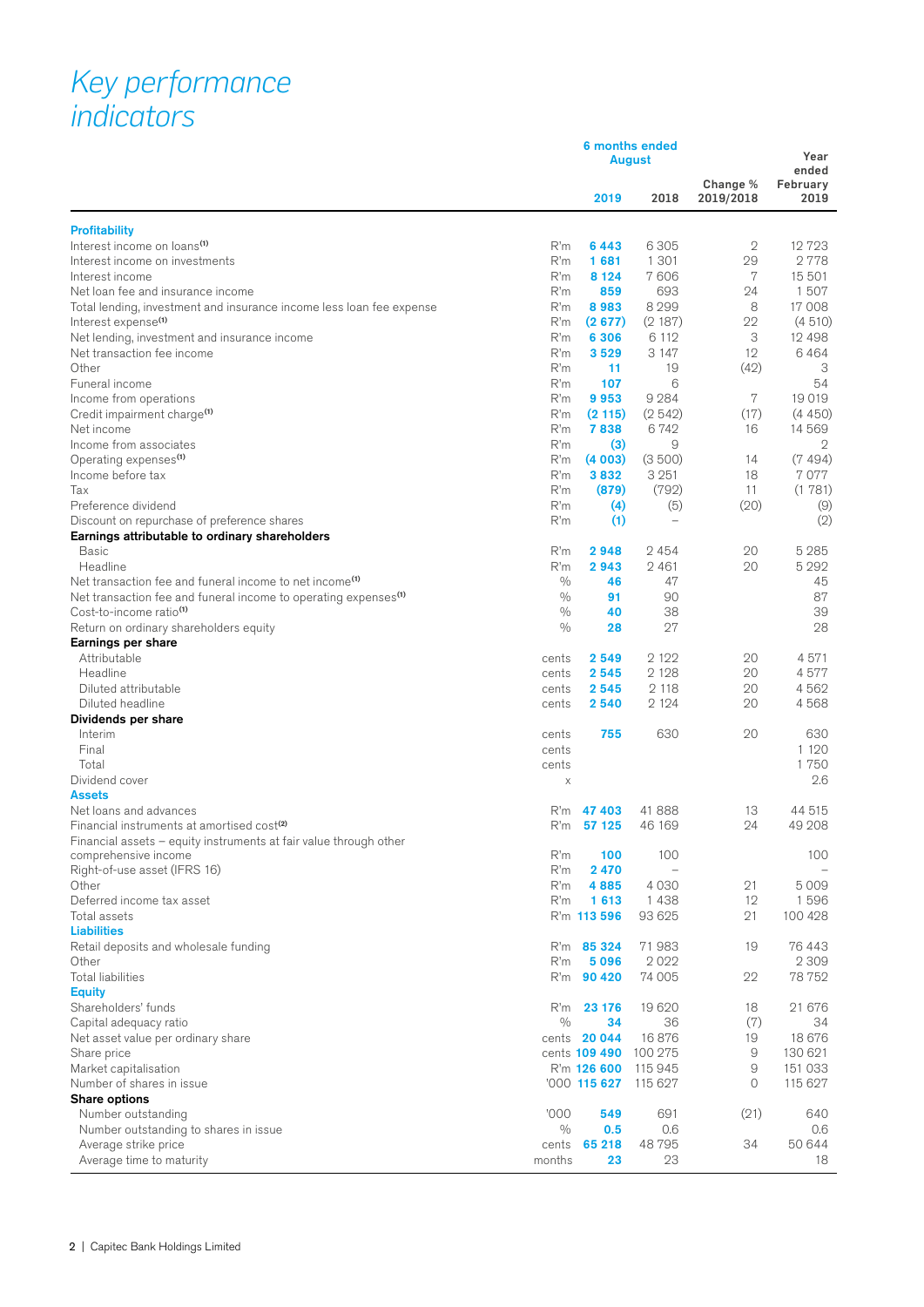|                                                                                                    |         |               | <b>6 months ended</b><br>August |          |                       | Year<br>ended    |
|----------------------------------------------------------------------------------------------------|---------|---------------|---------------------------------|----------|-----------------------|------------------|
|                                                                                                    |         |               | 2019                            | 2018     | Change %<br>2019/2018 | February<br>2019 |
| <b>Operations</b>                                                                                  |         |               |                                 |          |                       |                  |
| <b>Branches</b>                                                                                    |         |               | 834                             | 832      |                       | 840              |
| Employees                                                                                          |         |               | 13923                           | 13710    | 2                     | 13774            |
| Active clients                                                                                     |         | '000'         | 12 575                          | 10 522   | 20                    | 11 386           |
| ATMs and DNRs                                                                                      |         |               |                                 |          |                       |                  |
| Own                                                                                                |         |               | 2 199                           | 1987     | 11                    | 2090             |
| Partnership                                                                                        |         |               | 3 1 1 0                         | 2925     | 6                     | 2921             |
| Total                                                                                              |         |               | 5 3 0 9                         | 4912     | 8                     | 5011             |
| Capital expenditure                                                                                |         | R'm           | 804                             | 457      | 76                    | 1 141            |
| <b>Credit sales</b>                                                                                |         |               |                                 |          |                       |                  |
| Value of credit card disbursements/drawdowns                                                       |         | R'm           | 4 2 6 8                         | 2686     | 59                    | 6 193            |
| Value of term loans advanced <sup>(3)</sup>                                                        |         | R'm           | 13 4 24                         | 11 2 2 4 | 20                    | 23 475           |
|                                                                                                    |         | R'm           | 344                             | 776      |                       | 1 300            |
| Value of credit facility disbursements/drawdowns                                                   |         |               |                                 |          | (56)                  |                  |
| Value of total loans advanced                                                                      |         | R'm           | 18 036                          | 14 686   | 23                    | 30 968           |
| Number of total loans advanced <sup>(4)</sup>                                                      |         | '000'         | 2786                            | 2 3 5 4  | 18                    | 4889             |
| Average credit card disbursement/drawdown                                                          |         | R             | 2057                            | 1910     | 8                     | 1974             |
| Average term loan advanced                                                                         |         | R             | 24 753                          | 22950    | 8                     | 26 181           |
| Average credit facility disbursement/drawdown                                                      |         | R             | 1549                            | 1 5 2 4  | $\mathbf{2}$          | 1 5 2 1          |
| Average loan advanced                                                                              |         | R             | 6475                            | 6 2 3 9  | 4                     | 6334             |
| <b>Credit book</b>                                                                                 |         |               |                                 |          |                       |                  |
| Gross loans and advances <sup>(5)</sup>                                                            |         | R'm           | 60 252                          | 51 359   | 17                    | 55 895           |
| Up-to-date                                                                                         | Stage 1 | R'm           | 45 311                          | 39 641   | 14                    | 41 587           |
| Up-to-date with SICR                                                                               | Stage 2 | R'm           | 3 2 8 4                         | 3 4 8 5  | (6)                   | 3765             |
| Total up-to-date                                                                                   |         | R'm           | 48 595                          | 43 126   | 13                    | 45 352           |
| Arrears - up to 1 month in arrears                                                                 | Stage 2 | R'm           | 856                             | 911      | (6)                   | 1 0 8 7          |
| Arrears $-2$ and 3 months in arrears <sup>(5)</sup>                                                | Stage 3 | R'm           | 1 3 0 5                         | 1 517    | (14)                  | 1483             |
| Total arrears up to 3 months                                                                       |         | R'm           | 2 161                           | 2428     | (11)                  | 2570             |
| Application for debt review within 6 months                                                        | Stage 3 | R'm           | 73                              | 70       | 4                     | 70               |
| Up-to-date that rescheduled from up-to-date (not yet rehabilitated) $(5)$ (6)                      | Stage 3 | R'm           | 1009                            | 963      | 5                     | 900              |
| Up-to-date that rescheduled from arrears (not yet rehabilitated) <sup>(5)</sup> <sup>(6)</sup>     | Stage 3 | R'm           | 1496                            | 1 3 7 3  | 9                     | 1 3 5 4          |
| Total up-to-date that rescheduled (not yet rehabilitated)                                          |         | R'm           | 2505                            | 2 3 3 6  | 7                     | 2 2 5 4          |
| More than 3 months in arrears and legal status <sup>(5)</sup>                                      | Stage 3 | R'm           | 6918                            | 3 0 0 1  |                       | 5649             |
| Expected recoveries receivable                                                                     | Stage 3 | R'm           | ۰                               | 398      |                       |                  |
| Total provision for credit impairment <sup>(5)</sup>                                               |         | R'm           | 12849                           | 9 4 7 1  | 36                    | 11 380           |
| Net loans and advances                                                                             |         | R'm           | 47 403                          | 41 888   | 13                    | 44 515           |
| Total provision for credit impairment to stage 3 and stage 2 (up to 1 month                        |         |               |                                 |          |                       |                  |
| in arrears) coverage <sup>(5)</sup>                                                                |         | 0/0           | 110                             | 115      |                       | 108              |
| Repayments                                                                                         |         | R'm           | 20 199                          | 18 322   | 10                    | 38 100           |
| Credit impairment charge <sup>(1)</sup>                                                            |         | R'm           | 2803                            | 3 3 3 3  | (16)                  | 4917             |
| Bad debts recovered                                                                                |         | R'm           | 688                             | 791      | (13)                  | 467              |
| Net credit impairment charge <sup>(1)</sup>                                                        |         | R'm           | 2 115                           | 2542     | (17)                  | 4 450            |
| Net credit impairment charge to average gross loans and advances<br>$(credit loss ratio)^{(1)(5)}$ |         | 0/0           | 3.6                             | 5.1      |                       | 8.6              |
| Total lending and insurance income (excluding investment income) <sup>(7)</sup>                    |         | R'm           | 7432                            | 7053     | 5                     | 14 4 4 8         |
| Net credit impairment charge to total lending and insurance income                                 |         |               |                                 |          |                       |                  |
| (excluding investment income)(1) (7)                                                               |         | $\frac{0}{0}$ | 28.5                            | 36.0     |                       | 30.8             |
| Retail deposits and wholesale funding                                                              |         |               |                                 |          |                       |                  |
| Wholesale funding                                                                                  |         | R'm           | 3949                            | 5769     | (32)                  | 5078             |
| Retail call savings                                                                                |         | R'm           | 50896                           | 41 048   | 24                    | 45 141           |
| Retail fixed savings                                                                               |         | R'm           | 30 479                          | 25 166   | 21                    | 26 224           |

*(1) Under IFRS 9, interest income and credit impairment charges are recognised on a net basis for all loans classified as stage 3 (R764 million netting reversal for the period ended August 2019; August 2018: R442 million; February 2019: R631 million). In the current period, under IFRS 16, interest expense increased by R134 million, depreciation increased by R199 million and premises rental decreased by R245 million*

*(2) Cash, cash equivalents, money market funds, term deposits and other financial investments*

*(3) Net of loans settled through loan consolidations*

*(4) Includes credit card. For the number of loans advanced, every month in which the credit card is utilised is counted*

*(5) At 28 February 2019, the gross carrying amount did not include impaired interest on stage 3 loans and advances. The gross carrying amount was presented in this manner to align to the income statement presentation under IFRS 9 which requires interest to be recognised on the net carrying amount of the loan, i.e. after expected credit loss (ECL). In the current period, the gross carrying amount was updated to include all contractual cash flows before ECL. This is aligned to industry practice under IFRS 9. The gross carrying amount has been grossed up by R1 016 million at 28 February 2019. There is no impact on the primary statements or the transitional balance sheet*

*(6) Not yet rehabilitated – Clients are deemed to be rehabilitated once they have made contractual payments for 6 consecutive months. Once rehabilitated, the loan is classified as up-to-date*

*(7) Interest on loans, initiation fees, monthly service fee and net insurance income*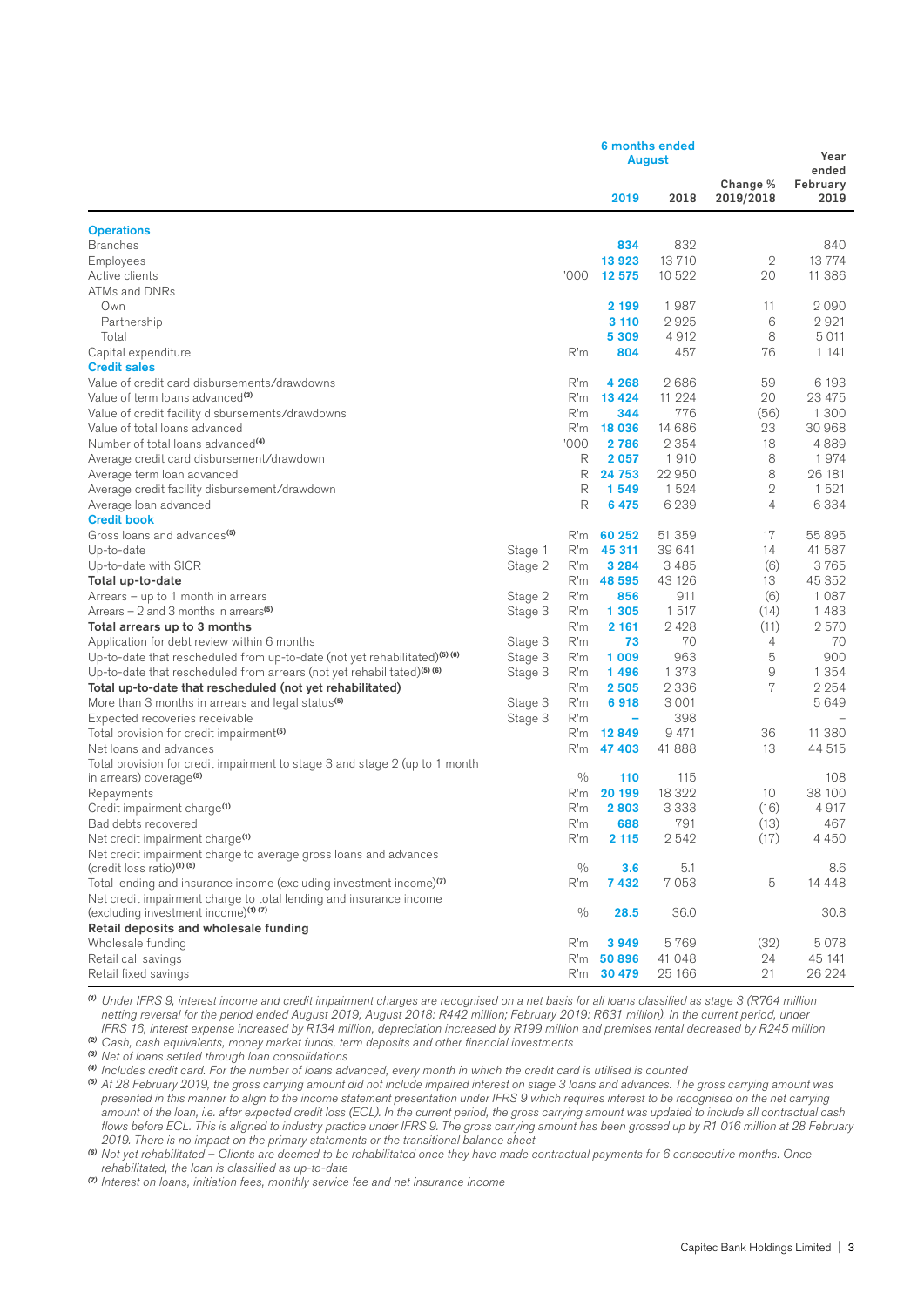#### A bank for all

Our philosophy is to offer equal access to affordable banking that is simple to understand, transparent and that helps our clients improve their financial lives. We make no distinction between our clients and give everyone the opportunity to bank where and when they want, whether digital or in a branch.

The South African banking landscape has evolved rapidly over the past couple of years. Digitalisation has resulted in approximately 6.8 million clients now making use of our digital channels (banking app and USSD (primarily for feature phones)) up from 4.7 million at the end of August 2018. Our dedication to satisfying our clients' digital banking needs was affirmed when we were voted as South Africa's best digital bank of 2019 by Columinate's SITEisfaction® survey.

Branches are an essential need and are relevant to our clients. We have 834 branches across the country in convenient locations and approximately 6 million clients visit our branches every month. We have converted 122 branches where we have removed the cashier and implemented a full self-help functionality. This enabled us to add an additional consultant workstation for further capacity in the branch. Altogether 21 new branches are scheduled to open during the second half of this financial year.

The delivery on clients' needs through **personalised service** has resulted in an average client growth of almost 200 000 per month over the last 6 months. We now have 12.6 million active clients. Since February 2019, 149 employees have joined our team and we now employ 13 923 people. We have had no retrenchments and do not plan any either.

Through our commitment to providing solutions that are simple, accessible and affordable, we continue to make a meaningful contribution to the financial well-being of our clients and the sustainability of our business.

#### 20% growth in earnings

Headline earnings increased to R2.94 billion for the 6-month period ended August 2019 from R2.46 billion for the period ended August 2018. Return on shareholders' equity for the current period is 28% (August 2018: 27%).

#### Net transaction income growth of 12%

On 1 March 2019, transaction fees for payments made via the banking app, internet banking or USSD and the monthly administration fee on our Global One account were reduced. Our philosophy is to give back to clients as digital channel usage increases efficiency.

Despite decreasing the transaction fees to clients, the net transaction fee income grew by 12% due to a switch from branch to digital transacting and an increased use of cards as opposed to cash. This behaviour shift towards digital banking is in line with our strategy, and created capacity in our branch network to accommodate the strong growth in clients, credit applications and the issue of Capitec funeral plans.

Our net transaction fee and funeral income cover 91% of operating expenses (August 2018: 90%). We did not see a decrease in operational expenses because of the uptake in the Capitec funeral plan and an increase of 2 million in our client base in the last 12 months. Transaction and funeral income comprise 46% of our net income (August 2018: 47%). Total net transaction fee income increased from R3.15 billion to R3.53 billion due to the change in client behaviour.

The net fee income from our digital channels has increased by 10% from R344 million to R380 million. Approximately 2.9 million clients actively use the banking app (August 2018: 1.8 million). An increase in the volume of banking app transactions by 99% to 290 million for the period under review (August 2018: 146 million) confirms our app's capability to help our clients bank better. USSD users increased to 4.7 million for the current period from 3.9 million for the same period in the prior year.

The transaction volume of self-service solutions (including the banking app, internet banking, USSD, in-branch self-service terminals and dual note recyclers) has increased by 40% to 628 million at the end of August 2019 (August 2018: 450 million).

The net transaction fee income from branch-related transactions has increased by 4% to R1.40 billion (August 2018: R1.35 billion). This is a contribution of 20.4% to the total net transaction fee income.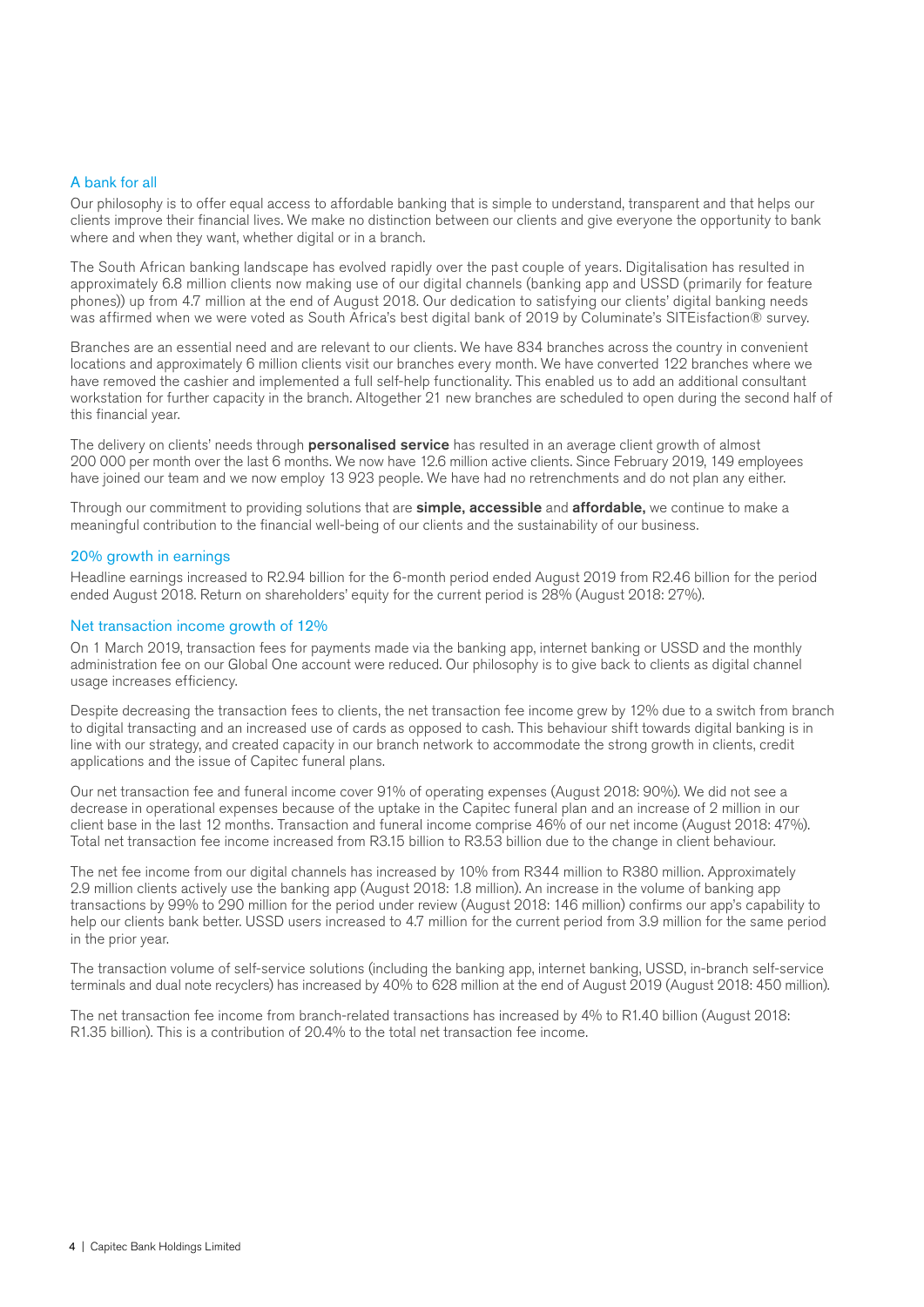#### Retail deposit growth of 23%

During this 6-month period we paid out R2.28 billion (August 2018: R1.86 billion) in interest on retail call deposits, fixed deposits and positive credit card accounts. Retail deposits increased by 23% to R81.4 billion (August 2018: R66.2 billion) which is a reflection of our clients' trust in our brand. Industry reports indicate that there is approximately R295 billion in South Africa in transactional accounts earning no interest. If that money earned just 4.75% interest it would put over R14 billion extra into the pockets of South Africans every year. Our clients currently earn between a minimum of 4.75% and 8.55% interest per year on any positive balance on their accounts.

Depositors' money invested in retail call deposits is not utilised to fund credit granting, which is funded by wholesale funding, retail fixed deposits and retained earnings.

Wholesale funding decreased by 32% during the current period to R3.95 billion (August 2018: R5.77 billion). It was deliberately managed lower due to strong retail fixed deposits and earnings growth. We issued a bond of R500 million and received bids totalling R2.75 billion, which is 550% of what we asked for. We will always retain some wholesale funding as an element of our funding.

#### A personalised funeral plan

Since the product launch, in May 2018, more than 1 million Capitec funeral plan policies have been issued and during the last 2 months, 100 000 policies per month. Of the total policies issued, 67% are active. Altogether 85% of the policies issued during the last 6 months were issued in the branches.

Staying true to our fundamentals, the competitive pricing of the Capitec funeral plan unlocks savings for our clients. This allows clients to either cover additional family members, increase their cover amount or have more disposable income.

To date, the claims experience and policies that lapse are lower than expected due to the book being in the early stages of maturity.

#### Improved credit quality

Adopting a clear strategy to improve credit client quality allowed us to extend better loan offers and terms to clients. During the last 2 years there was a focus on our clients' profiles and their behaviour, the impact of which was to tighten the credit criteria. Stricter granting criteria resulted in an improved arrears performance, which allowed us to extend better offers to certain segments of clients.

The gross loan book increased by 17% to R60.25 billion for the period from R51.36 billion in the prior period. The total arrears up to 3 months decreased by 11% to R2.16 billion at the end of August 2019 (August 2018: R2.43 billion; February 2019: R2.57 billion). On an annualised basis, the credit loss ratio decreased to 7.2% for the current period compared to 10.2% in the 6 months ended August 2018 (February 2019: 8.6%). Gross loans and advances in arrears by more than 3 months and loans with legal statuses (debt review and handed over) grew to R6.99 billion compared to R3.07 billion at the end of August 2018. The increase is due to IFRS 9.

Previously, loans were written off when they were more than 3 months in arrears or had a legal status. Since the implementation of IFRS 9 on 1 March 2018, loans are only written off when there is no reasonable expectation of further recovery beyond 5% of the gross balance at write-off. Loans therefore remain on book for longer and this resulted in the increase in stage 3 loans that are more than 3 months in arrears. These loans are appropriately provided for at 92.3% at 31 August 2019.

Under IFRS 9, the interest income and the related credit impairment charge are netted off for stage 3 loans. The effect of this is that interest and credit impairment charge are lower by R764 million (August 2018: R442 million). If this effect is taken into consideration, the decrease in the net credit impairment charge would be 4% instead of the 17% currently displayed. This decrease is directly due to the improvement in arrears mentioned above.

Loans (37–84 months) advanced during the 6 months ended August 2019 increased by 8% driven by higher earning, better quality clients. Loans (1–36 months) advanced during the same period increased by 23% due to an increase in clients that do not take the maximum loan for which they qualify, but take shorter loans or lower amounts at lower interest rates. These clients represented 58.5% of loans advanced (August 2018: 50.9%).

We were able to improve credit card offers to the extent that our gross credit card book grew by 71% to R4.55 billion at the end of August 2019 (August 2018: R2.66 billion; February 2019: R3.62 billion). It comprises 3.6%\* of the total South African retail credit card market. The product is performing within expectations and growth is due to competitive rates and limits personalised to our clients' needs. Currently clients can qualify for credit limits of up to R250 000 with interest rates as low as prime.

*\* South African Reserve Bank (BA 900)*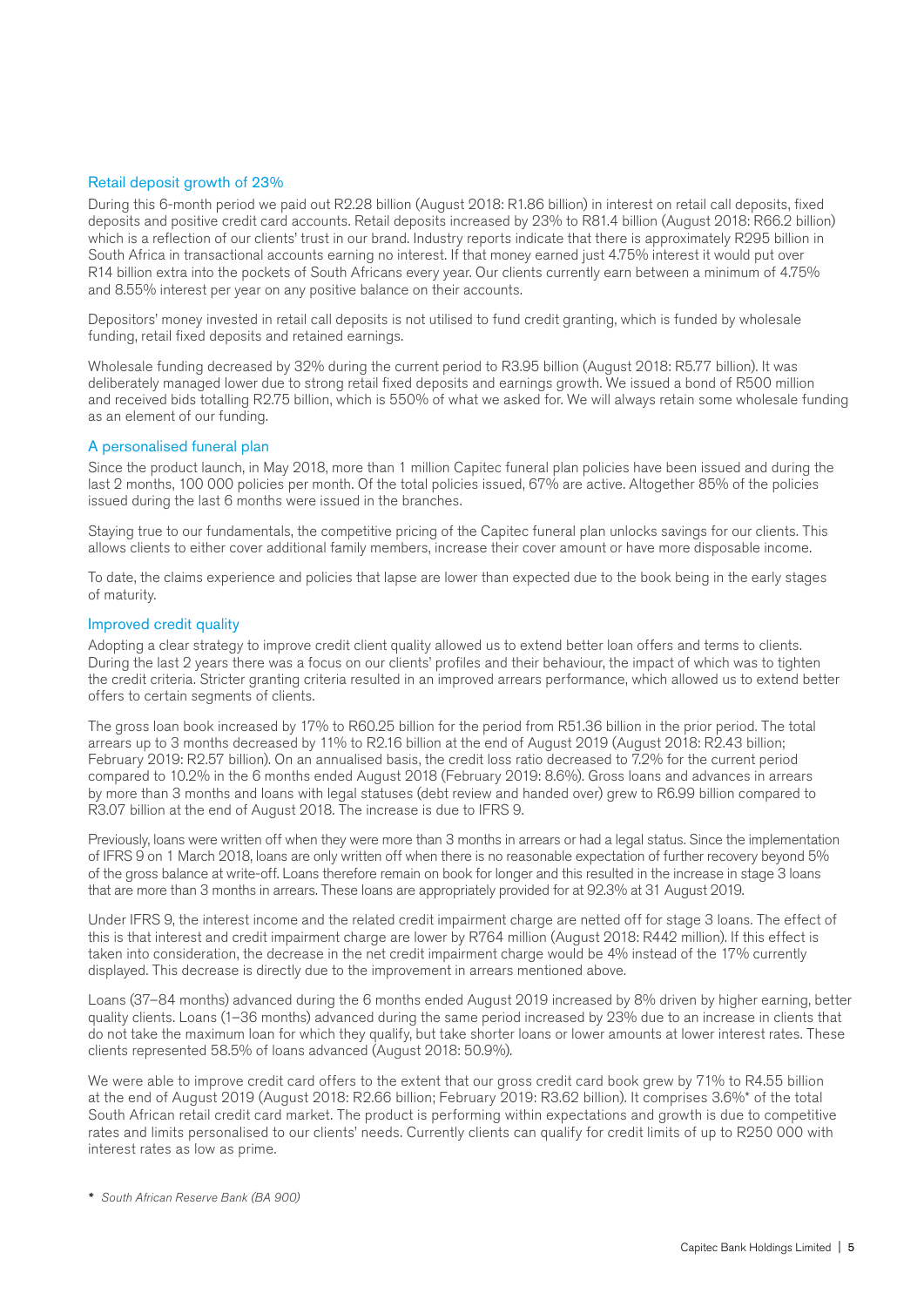#### Debt Intervention legislation

The National Credit Amendment Act 7 of 2019 (the Act) does not compromise our credit portfolio. Less than 5% of our credit book falls within the scope of the Act.

In summary, the Act provides for the restructuring of the debt of heavily indebted consumers who earn a gross monthly income of less than R7 500, have unsecured debt amounting to up to R50 000 and who have been found to be critically indebted by the National Credit Regulator (NCR). A consumer can become critically indebted when their income decreases or their living expenses increase. If the consumer approaches the NCR (who will act as a debt counsellor), the NCR will present a debt relief solution to the National Consumer Tribunal (who will act as the "court"). This is not dissimilar to the options already available in the market.

Currently, the clients being addressed in the Act have the option to approach a debt counsellor and apply for debt review in which case the appropriate level of credit impairment is raised.

The definition of over-indebtedness to be applied according to the Act still requires further clarity. We continue to apply stricter credit affordability criteria compared to those stipulated by the National Credit Act.

#### IFRS 16 *Leases*

We implemented IFRS 16, the revised accounting standard for leases on 1 March 2019. IFRS 16 requires the lessee, in an operating lease commitment, to record an asset with a corresponding lease liability. At Capitec we enter into operating leases for branches, off-site ATM locations, office space and storage facilities.

The lease liabilities were measured at the present value of the remaining lease payments, discounted at the bank's incremental borrowing rate as at 1 March 2019. The associated right-of-use assets were measured at the amount equal to the lease liability, adjusted by the amount of any prepaid or accrued lease payments recognised in the balance sheet as at 28 February 2019.

On 1 March 2019, we recognised lease liabilities of R2.75 billion and right-of-use assets of R2.60 billion. Practically, operating leases and rental cost expenses will be replaced by an interest expense and depreciation charge.

Earnings were negatively impacted by 50 cents per share for the 6 months to 31 August 2019 as a result of the adoption of IFRS 16.

#### Cost-to-income ratio of 40%

The increase in operating expenses is mainly due to salaries and information technology. This is due to investment in our future growth and a focus on enhancing a personalised customer experience on all platforms.

Capital expenditure has increased to R804 million at August 2019 (August 2018: R457 million) mainly due to the building of our new head office as well as the implementation of the new SAP general ledger, procurement and human resource system.

The cost-to-income ratio was impacted by 2 new IFRS statements. The impact of the IFRS 9 netting treatment of interest income on stage 3 loans resulted in a decrease of R764 million in interest on loans for the 6 months ended August 2019 (August 2018: R442 million; February 2019: R631 million) and decreased income from operations. The impact of IFRS 16 was that we recognised depreciation and interest costs, instead of operating lease expenses. During the 6-month period ended August 2019, we recognised R199 million of depreciation in operating expenses and R134 million of interest costs in interest expense for these leases. These costs replace the operating lease charges for the 6-month period ended August 2018, amounting to R245 million.

#### We remain well capitalised and have low liquidity risk

Capitec remains well capitalised with a capital adequacy ratio (CAR) of 34% at 31 August 2019.

The implementation of IFRS 16 on 1 March 2019 reduced the CAR by 1.4%.

Once the Mercantile Bank acquisition has been approved, we will consolidate their assets and liabilities. The total impact of the consolidation is expected to reduce the CAR by approximately 6.5% while diversifying our business.

We comply with the Basel 3 liquidity coverage ratio (LCR) as well as the net stable funding ratio (NSFR). Our LCR is 2 126% and NSFR is 202% as a result of our conservative liquidity strategy. (The Basel 3 requirement is 100% for both ratios.)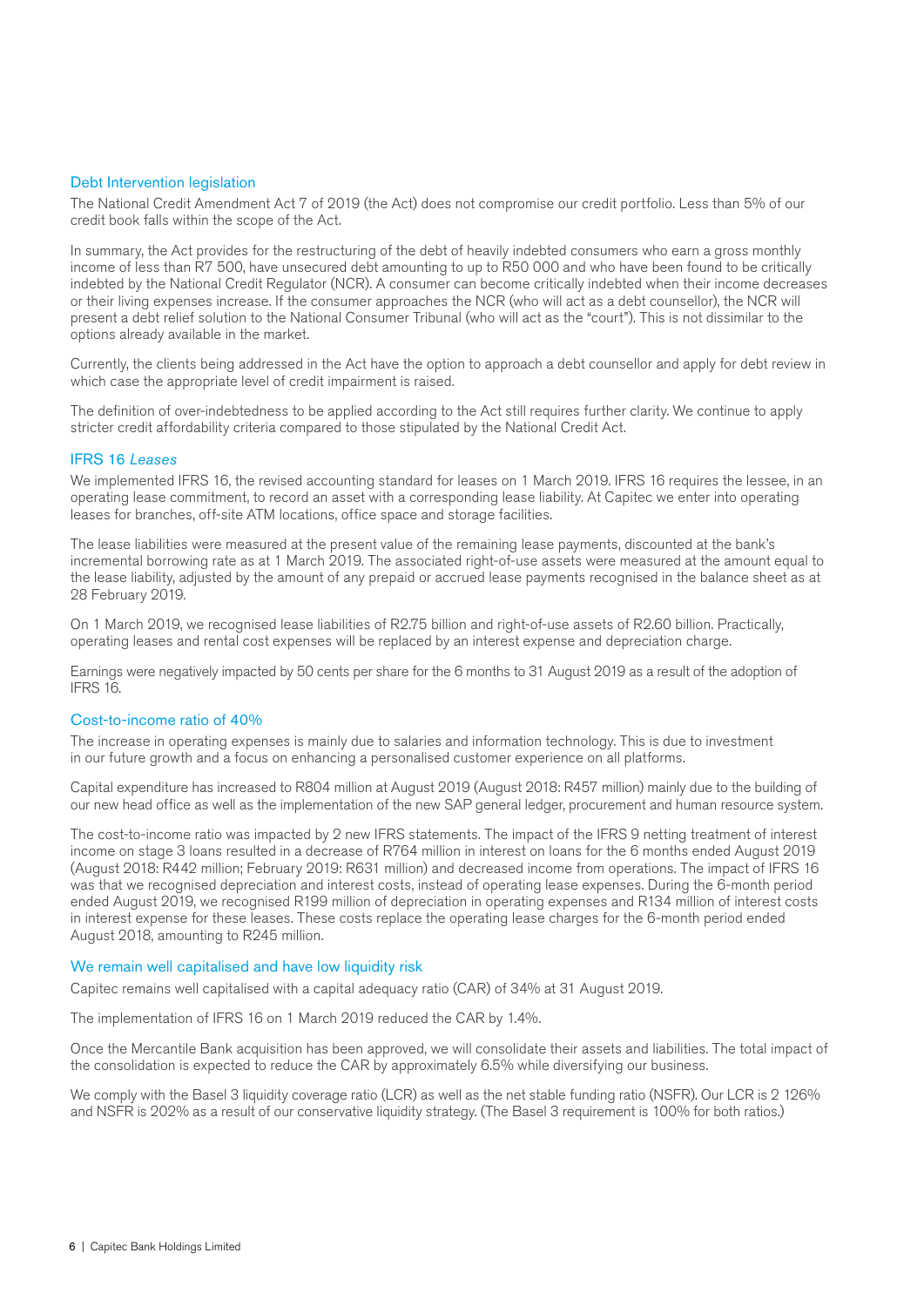#### Credit ratings

S&P Global Ratings, affirmed Capitec Bank's ratings on 22 November 2018 with a stable outlook. We have a global long-term rating of BB and a short-term global rating of B. The South African long-term national scale rating is zaAA and the short-term rating is zaA-1+. Our global long-term rating is the same as the sovereign rating, as well as those of the other major South African banks.

#### **Prospects**

Our focus on delivering simple, affordable, accessible solutions to our clients through personal service will remain, not only through our retail bank, but also through our business bank in the near future. We believe in a positive long-term view of South Africa, that is why we look forward to integrating Mercantile Bank. Announcements regarding the final approval of the Mercantile Bank acquisition and related details will be made via the Johannesburg Stock Exchange News Service (SENS).

We will continue to use digital innovation and artificial intelligence to ensure that we provide our clients with the best digital banking and payment solutions, as well as improve our client insights.

#### Changes in board composition

On 31 May 2019, Riaan Stassen, our chairman and one of the founders of Capitec Bank, retired. We thank and honour Riaan for the significant role he played in the success of the bank and wish him well in his retirement. The board appointed Santie Botha as the new chairman, effective 1 June 2019. Santie's appointment will strengthen the independent element of the board and support the continuous drive to augment board acumen.

Lindi Dlamini resigned from the board on 30 June 2019 due to her appointment as chief executive officer at a financial services company. We thank Lindi for her commitment and contribution during her time on the board.

#### Interim dividend

The directors declared a gross interim dividend of 755 cents per ordinary share for the 6 months ended 31 August 2019 (31 August 2018: 630 cents). The dividend will be paid on Monday, 4 November 2019. Capitec has 115 626 991 ordinary shares in issue.

The dividend meets the definition of a dividend in terms of the Income Tax Act, 58 of 1962. The dividend amount, net of South African dividend tax of 20%, is 604 cents per share. The distribution is made from income reserves. Capitec's tax reference number is 9405376840.

As a result of JSE system updates, our dividend dates have been moved out to:

Last day to trade cum dividend Tuesday, 29 October 2019 Trading ex-dividend commences Record date Friday, 1 November 2019

Payment date Monday, 4 November 2019

Share certificates may not be dematerialised or rematerialised from Wednesday, 30 October 2019 to Friday, 1 November 2019, both days inclusive.

On behalf of the board

autto Folha

**Stellenbosch** 26 September 2019

 $\frac{1}{\sqrt{2}}$ 

Santie Botha<br>
Gerrie Fourie *Chairman Chief executive officer*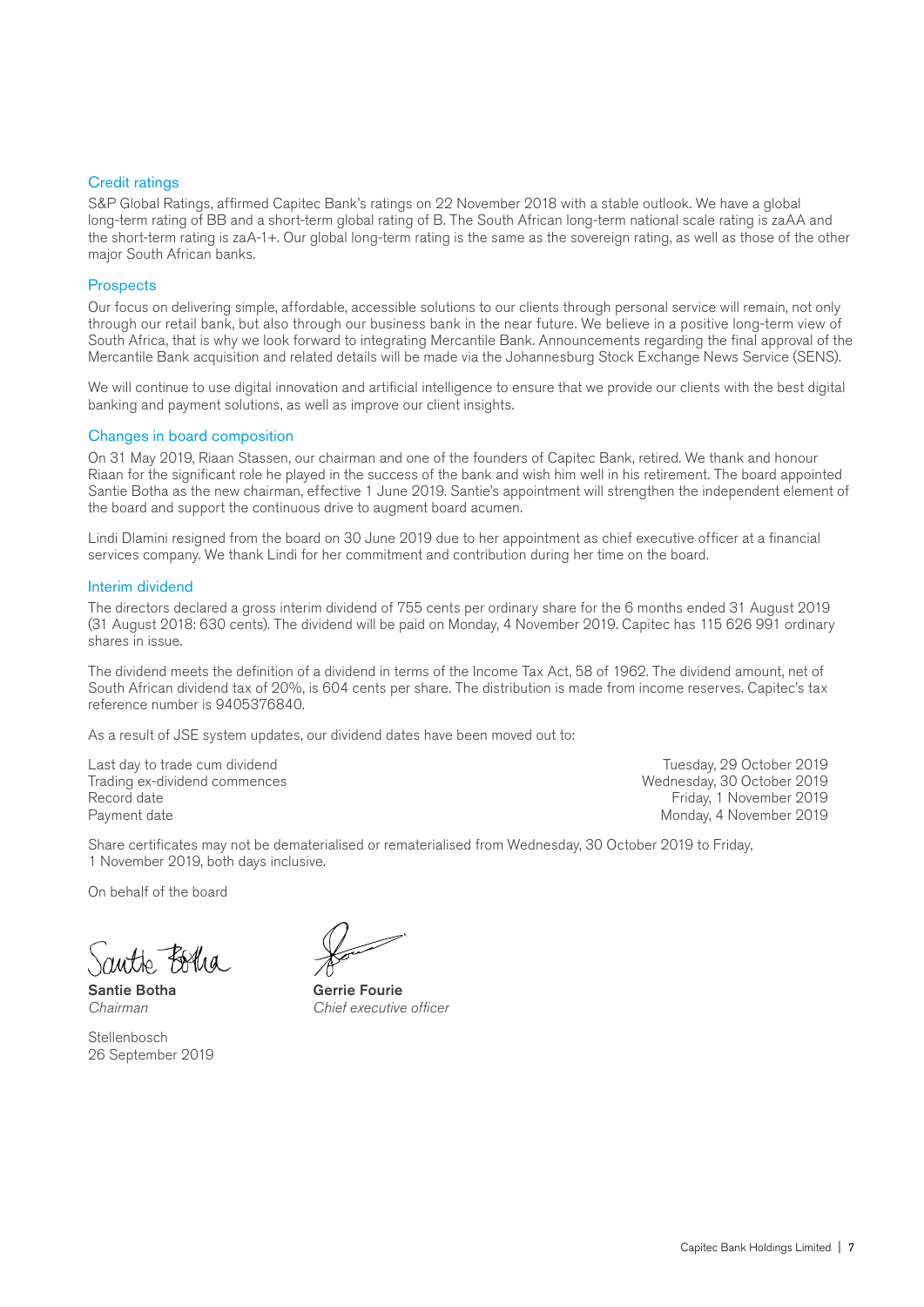## *Summary consolidated statement of financial position*

|                                                                                        | <b>Unaudited</b><br><b>August</b><br>2019<br>R'm | <b>Unaudited</b><br>August<br>2018<br>R'm | 6 months<br>August<br>2019/2018<br>% | Audited<br>February<br>2019<br>R'm |
|----------------------------------------------------------------------------------------|--------------------------------------------------|-------------------------------------------|--------------------------------------|------------------------------------|
| <b>Assets</b>                                                                          |                                                  |                                           |                                      |                                    |
| Cash, cash equivalents and money market funds                                          | 37 150                                           | 28988                                     | 28                                   | 29 145                             |
| Financial investments                                                                  | 14 4 64                                          | 12 18 6                                   | 19                                   | 10732                              |
| Term deposit investments                                                               | 5 5 1 1                                          | 4995                                      | 10                                   | 9 3 3 1                            |
| Net loans and advances                                                                 | 47 403                                           | 41 888                                    | 13                                   | 44 515                             |
| Other receivables                                                                      | 1 3 7 1                                          | 1 254                                     | 9                                    | 1643                               |
| Net insurance receivable                                                               | 185                                              | 257                                       | (28)                                 | 236                                |
| Derivative assets                                                                      | 5                                                | 26                                        | (81)                                 | $\mathbf{1}$                       |
| Financial assets - equity instruments at FVOCI                                         | 100                                              | 100                                       |                                      | 100                                |
| Current income tax asset                                                               |                                                  | $\overline{\phantom{a}}$                  |                                      | 286                                |
| Interest in associates                                                                 | 328                                              | 305                                       | 8                                    | 317                                |
| Property and equipment                                                                 | 2 5 5 7                                          | 1920                                      | 33                                   | 2 2 1 0                            |
| Right-of-use asset                                                                     | 2 4 7 0                                          |                                           |                                      |                                    |
| Intangible assets                                                                      | 439                                              | 268                                       | 64                                   | 316                                |
| Deferred income tax asset                                                              | 1613                                             | 1 4 3 8                                   | 12                                   | 1596                               |
| <b>Total assets</b>                                                                    | 113 596                                          | 93 625                                    | 21                                   | 100 428                            |
| <b>Liabilities</b>                                                                     |                                                  |                                           |                                      |                                    |
| Derivative liabilities                                                                 | 34                                               | 11                                        |                                      | 15                                 |
| Current income tax liability                                                           | 27                                               | 73                                        | (63)                                 |                                    |
| Retail deposits                                                                        | 81 375                                           | 66 214                                    | 23                                   | 71 365                             |
| Other liabilities                                                                      | 2 2 4 6                                          | 1897                                      | 18                                   | 2 2 0 3                            |
| Wholesale funding                                                                      | 3949                                             | 5769                                      | (32)                                 | 5078                               |
| Lease liability                                                                        | 2 7 1 1                                          |                                           |                                      |                                    |
| Provisions                                                                             | 78                                               | 41                                        | 90                                   | 91                                 |
| <b>Total liabilities</b>                                                               | 90 4 20                                          | 74 005                                    | 22                                   | 78752                              |
| <b>Equity</b>                                                                          |                                                  |                                           |                                      |                                    |
| <b>Capital and reserves</b>                                                            |                                                  |                                           |                                      |                                    |
| Ordinary share capital and premium                                                     | 5649                                             | 5649                                      |                                      | 5649                               |
| Cash flow hedge reserve                                                                | (25)                                             | $\mathbf{1}$                              |                                      | (10)                               |
| Foreign currency translation reserve                                                   | 20                                               | 40                                        | (50)                                 | 5                                  |
| Retained earnings                                                                      | 17 457                                           | 13823                                     | 26                                   | 15 950                             |
| Share capital and reserves attributable to ordinary shareholders                       | 23 101                                           | 19513                                     | 18                                   | 21 594                             |
| Non-redeemable, non-cumulative, non-participating preference share capital and premium | 75                                               | 107                                       | (30)                                 | 82                                 |
| <b>Total equity</b>                                                                    | 23 176                                           | 19 6 20                                   | 18                                   | 21 676                             |
| <b>Total equity and liabilities</b>                                                    | 113 596                                          | 93 625                                    | 21                                   | 100 428                            |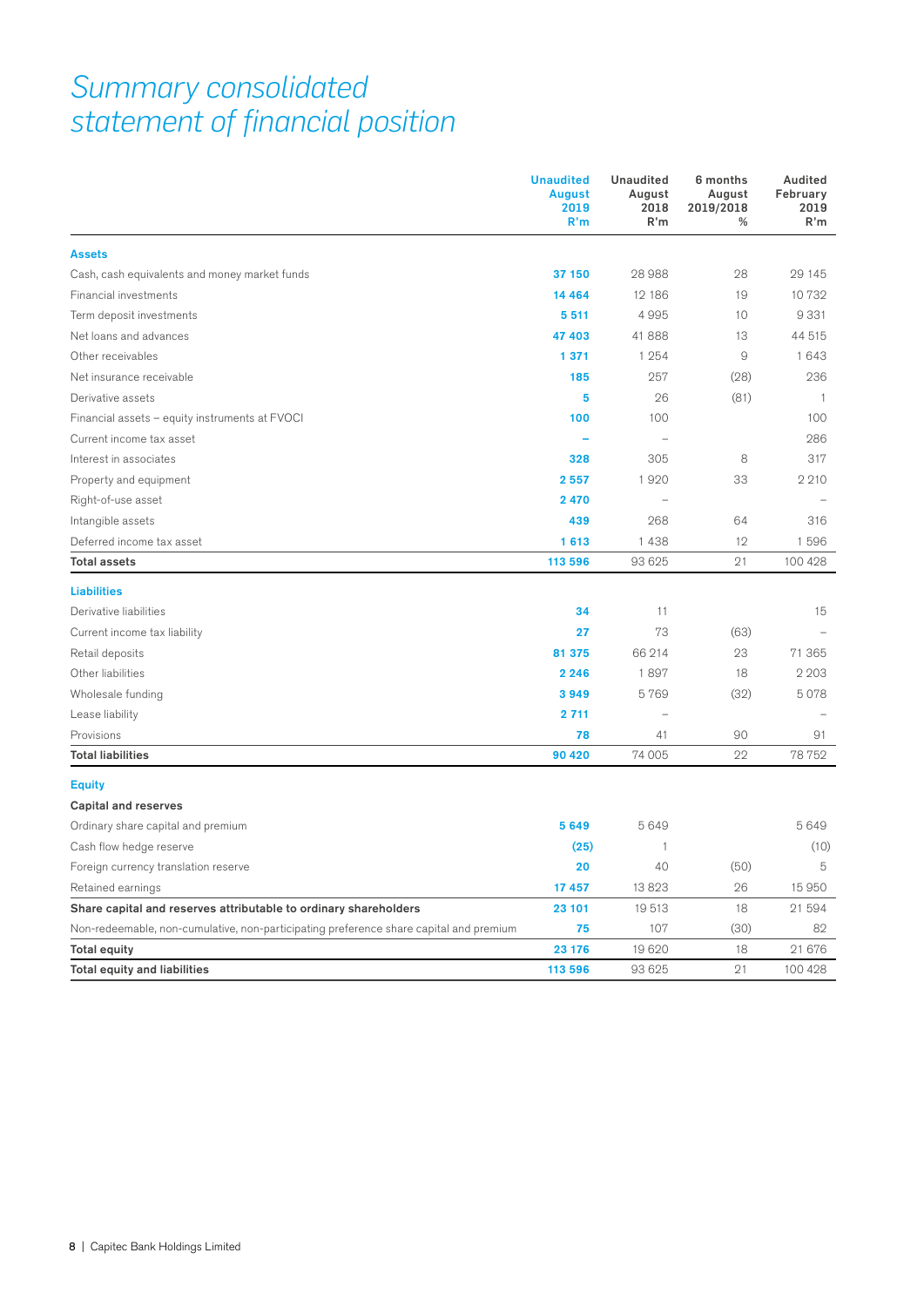### *Summary consolidated income statement*

|                                              | <b>Unaudited</b><br><b>August</b><br>2019<br>R'm | <b>Unaudited</b><br>August<br>2018<br>R'm | 6 months<br>August<br>2019/2018<br>% | Audited<br>February<br>2019<br>R'm |
|----------------------------------------------|--------------------------------------------------|-------------------------------------------|--------------------------------------|------------------------------------|
| Lending, investment and insurance income     | 9038                                             | 8 4 2 9                                   | 7                                    | 17 227                             |
| Interest income                              | 8 1 2 4                                          | 7606                                      | 7                                    | 15 501                             |
| Loan fee income                              | 474                                              | 455                                       | $\overline{4}$                       | 931                                |
| Net insurance income                         | 440                                              | 368                                       | 20                                   | 795                                |
| Lending and investment expenses              | (2732)                                           | (2317)                                    | 18                                   | (4729)                             |
| Interest expense                             | (2677)                                           | (2187)                                    | 22                                   | (4510)                             |
| Loan fee expense                             | (55)                                             | (130)                                     | (58)                                 | (219)                              |
| Net lending, investment and insurance income | 6 3 0 6                                          | 6 112                                     | 3                                    | 12 4 9 8                           |
| Transaction fee income                       | 4819                                             | 4084                                      | 18                                   | 8 4 7 4                            |
| Transaction fee expense                      | (1290)                                           | (937)                                     | 38                                   | (2010)                             |
| Net transaction income                       | 3529                                             | 3 1 4 7                                   | 12                                   | 6464                               |
| Credit impairments                           | (2115)                                           | (2542)                                    | (17)                                 | (4450)                             |
| Funeral income                               | 107                                              |                                           |                                      | 54                                 |
| Other income                                 | 11                                               | 25                                        |                                      | 3                                  |
| Net income                                   | 7838                                             | 6742                                      | 16                                   | 14 5 69                            |
| Operating expenses                           | (4003)                                           | (3500)                                    | 14                                   | (7494)                             |
| Share of net profit of associates            | (3)                                              | 9                                         |                                      | $\mathfrak{D}$                     |
| Operating profit before tax                  | 3832                                             | 3 2 5 1                                   | 18                                   | 7077                               |
| Income tax expense                           | (879)                                            | (792)                                     | 11                                   | (1781)                             |
| Profit for the year                          | 2953                                             | 2459                                      | 20                                   | 5 2 9 6                            |
| Earnings per share (cents)                   |                                                  |                                           |                                      |                                    |
| • Basic                                      | 2549                                             | 2 1 2 2                                   | 20                                   | 4571                               |
| · Diluted                                    | 2545                                             | 2 1 1 8                                   | 20                                   | 4562                               |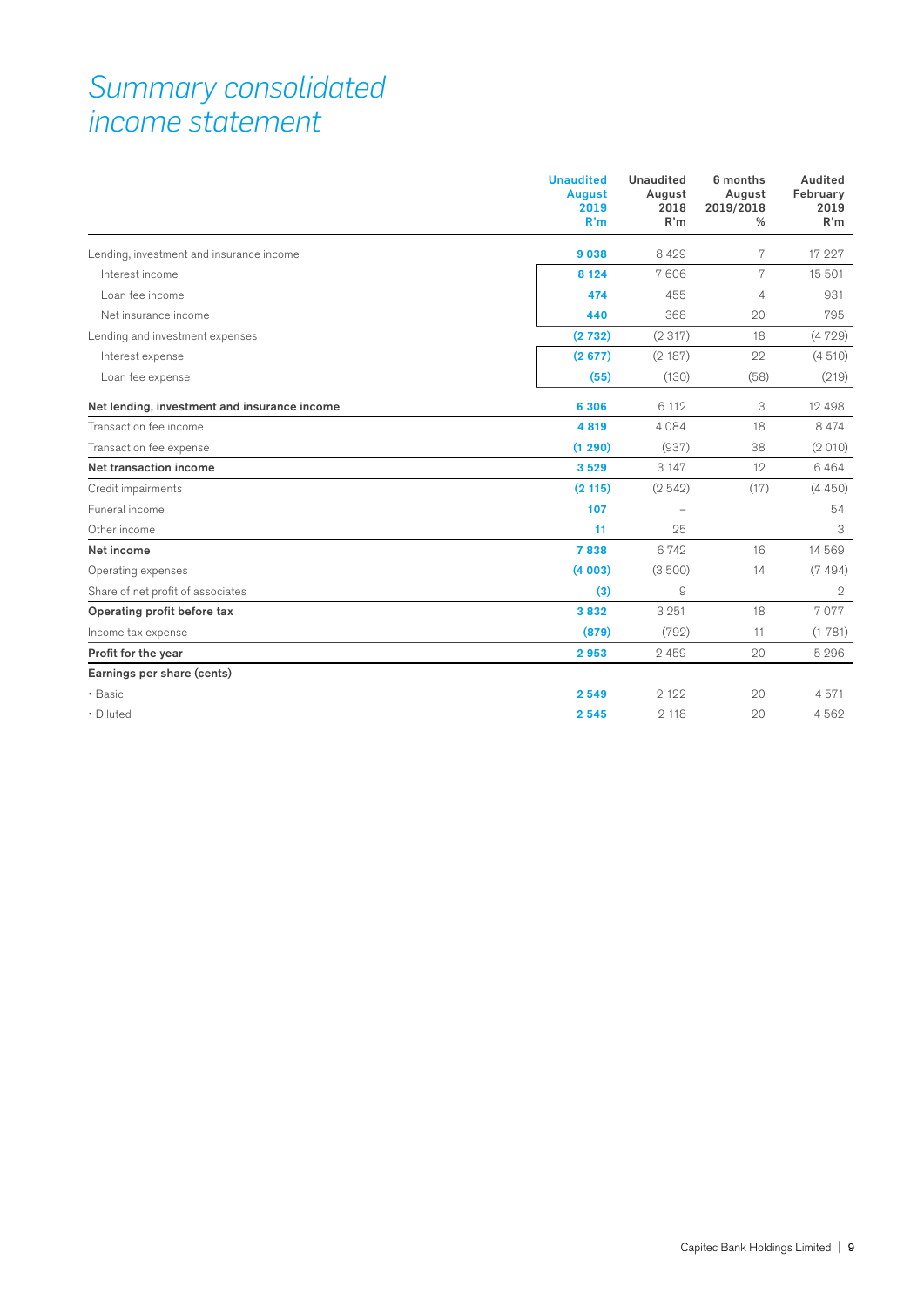### *Summary consolidated statement of other comprehensive income*

|                                                                                     | <b>Unaudited</b><br><b>August</b><br>2019<br>R'm | Unaudited<br>August<br>2018<br>R'm | 6 months<br>August<br>2019/2018<br>% | Audited<br>February<br>2019<br>R'm |
|-------------------------------------------------------------------------------------|--------------------------------------------------|------------------------------------|--------------------------------------|------------------------------------|
| Profit for the year                                                                 | 2953                                             | 2459                               | 20                                   | 5296                               |
| Other comprehensive income that may subsequently be reclassified to profit and loss | (15)                                             | 27                                 |                                      |                                    |
| Cash flow hedge reserve recognised during the year                                  | (26)                                             | 49                                 |                                      | 5                                  |
| Cash flow hedge reclassified to profit and loss for the year                        | 6                                                | (11)                               |                                      | 19                                 |
| Income tax relating to cash flow hedge                                              | 5                                                | (11)                               |                                      | (7)                                |
| Foreign currency translation reserve recognised during the year                     | 15                                               | 37                                 | (59)                                 |                                    |
| Total comprehensive income for the year                                             | 2953                                             | 2523                               | 17                                   | 5314                               |

# *Reconciliation of attributable earnings to headline earnings*

|                                                            | <b>Unaudited</b><br><b>August</b><br>2019<br>R'm | Unaudited<br>August<br>2018<br>R'm | 6 months<br>August<br>2019/2018<br>% | Audited<br>February<br>2019<br>R'm |
|------------------------------------------------------------|--------------------------------------------------|------------------------------------|--------------------------------------|------------------------------------|
| Net profit attributable to equity holders                  | 2953                                             | 2459                               | 20                                   | 5 2 9 6                            |
| Preference dividend                                        | (4)                                              | (5)                                | (20)                                 | (9)                                |
| Discount on repurchase of preference shares                | (1)                                              | -                                  |                                      | (2)                                |
| Net profit after tax attributable to ordinary shareholders | 2948                                             | 2454                               | 20                                   | 5 2 8 5                            |
| Non-headline items:                                        |                                                  |                                    |                                      |                                    |
| (Profit)/loss on disposal of property and equipment        | (7)                                              | 8                                  |                                      | 9                                  |
| Income tax charge – property and equipment                 | $\overline{2}$                                   | (1)                                |                                      | (3)                                |
| Derecognition of intangible assets                         |                                                  | $\overline{\phantom{0}}$           |                                      |                                    |
| Headline earnings                                          | 2943                                             | 2461                               | 20                                   | 5 2 9 2                            |
| Headline earnings per share (cents)                        |                                                  |                                    |                                      |                                    |
| • Basic                                                    | 2545                                             | 2 1 2 8                            | 20                                   | 4577                               |
| • Diluted                                                  | 2540                                             | 2 1 2 4                            | 20                                   | 4568                               |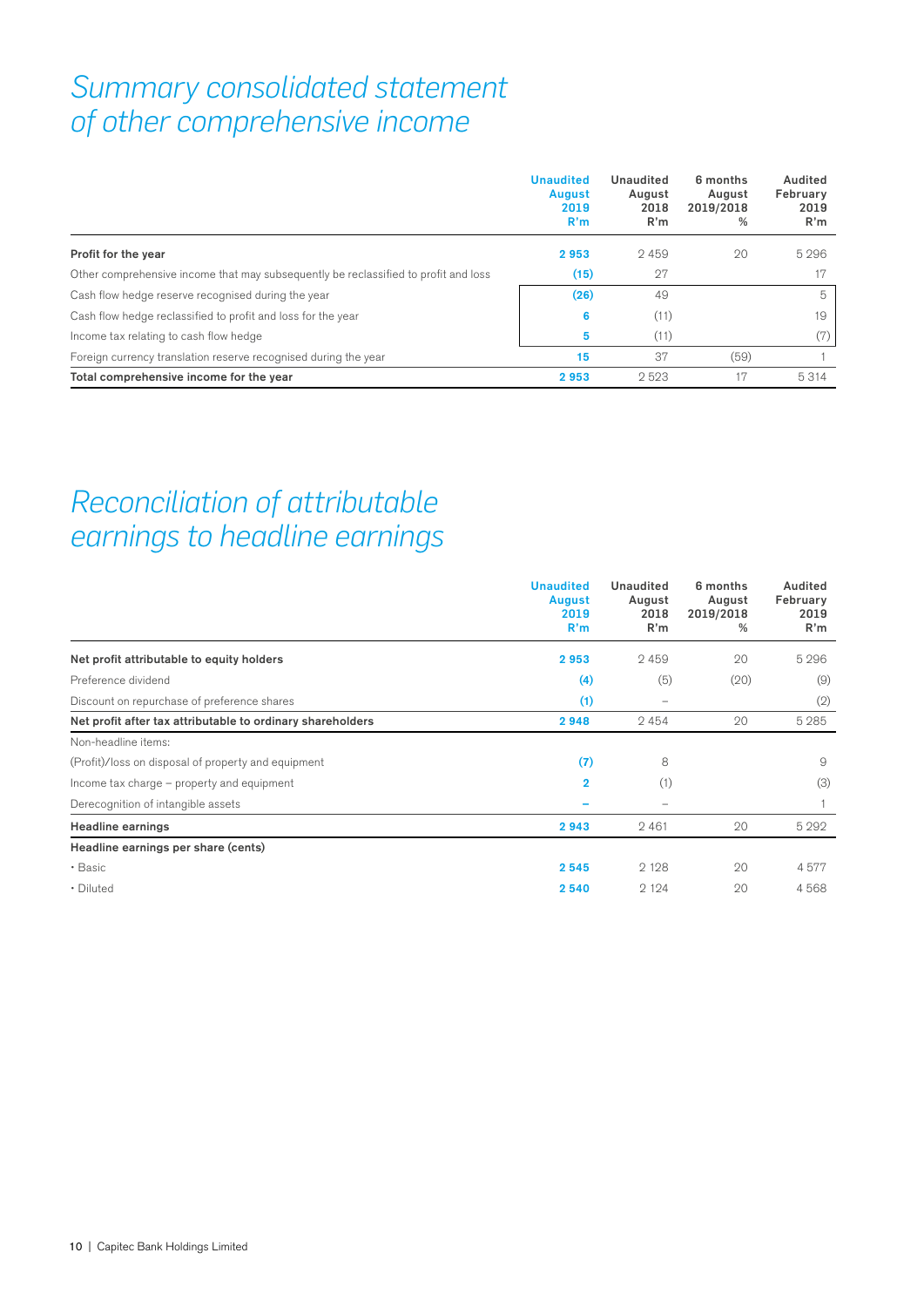### *Summary consolidated statement of cash flows*

|                                                          | <b>Unaudited</b><br><b>August</b><br>2019<br>R'm | <b>Unaudited</b><br>August<br>2018<br>R'm | 6 months<br>August<br>2019/2018<br>% | Audited<br>February<br>2019<br>R'm |
|----------------------------------------------------------|--------------------------------------------------|-------------------------------------------|--------------------------------------|------------------------------------|
| Cash flow from operating activities                      |                                                  |                                           |                                      |                                    |
| Cash flow from operations                                | 11818                                            | 9867                                      | 20                                   | 16 383                             |
| Income taxes paid                                        | (552)                                            | (1350)                                    | (59)                                 | (2813)                             |
|                                                          | 11 266                                           | 8517                                      | 32                                   | 13 570                             |
| Cash flow from investing activities                      |                                                  |                                           |                                      |                                    |
| Acquisition of property and equipment                    | (596)                                            | (385)                                     | 55                                   | (911)                              |
| Disposal of property and equipment                       | 9                                                | $\overline{2}$                            |                                      | 9                                  |
| Acquisition of intangible assets                         | (207)                                            | (72)                                      |                                      | (230)                              |
| Investment in term deposit investments                   |                                                  | (4936)                                    |                                      | (10557)                            |
| Redemption of term deposit investments                   | 3735                                             | 2446                                      | 53                                   | 3947                               |
| Acquisition of financial investments                     | (8822)                                           | (6583)                                    | 34                                   | (12611)                            |
| Redemption of financial investments                      | 5 2 1 8                                          | 6268                                      | (17)                                 | 13 655                             |
| Increase in short-term money market investments          | (8)                                              | (11)                                      | (27)                                 | (15)                               |
| Interest acquired in associates                          |                                                  | (125)                                     |                                      | (179)                              |
|                                                          | (671)                                            | (3396)                                    | (80)                                 | (6892)                             |
| Cash flow from financing activities                      |                                                  |                                           |                                      |                                    |
| Dividends paid                                           | (1298)                                           | (1097)                                    | 18                                   | (1831)                             |
| Preference shares repurchased                            | (8)                                              | (6)                                       |                                      | (33)                               |
| Issue of institutional bonds and other funding           | 500                                              | 500                                       |                                      | 500                                |
| Redemption of institutional bonds and other funding      | (1500)                                           | (500)                                     |                                      | (1119)                             |
| Payment of lease liabilities                             | (105)                                            |                                           |                                      |                                    |
| Shares acquired for settlement of employee share options | (242)                                            | (121)                                     |                                      | (215)                              |
| Participants' contribution on settlement of options      | 56                                               |                                           |                                      | 63                                 |
|                                                          | (2597)                                           | (1224)                                    |                                      | (2635)                             |
| Net increase in cash and cash equivalents                | 7998                                             | 3897                                      |                                      | 4043                               |
| Cash and cash equivalents at the beginning of the year   | 29 113                                           | 25 0 70                                   | 16                                   | 25 070                             |
| Cash and cash equivalents at the end of the year         | 37 311                                           | 28 967                                    | 29                                   | 29 113                             |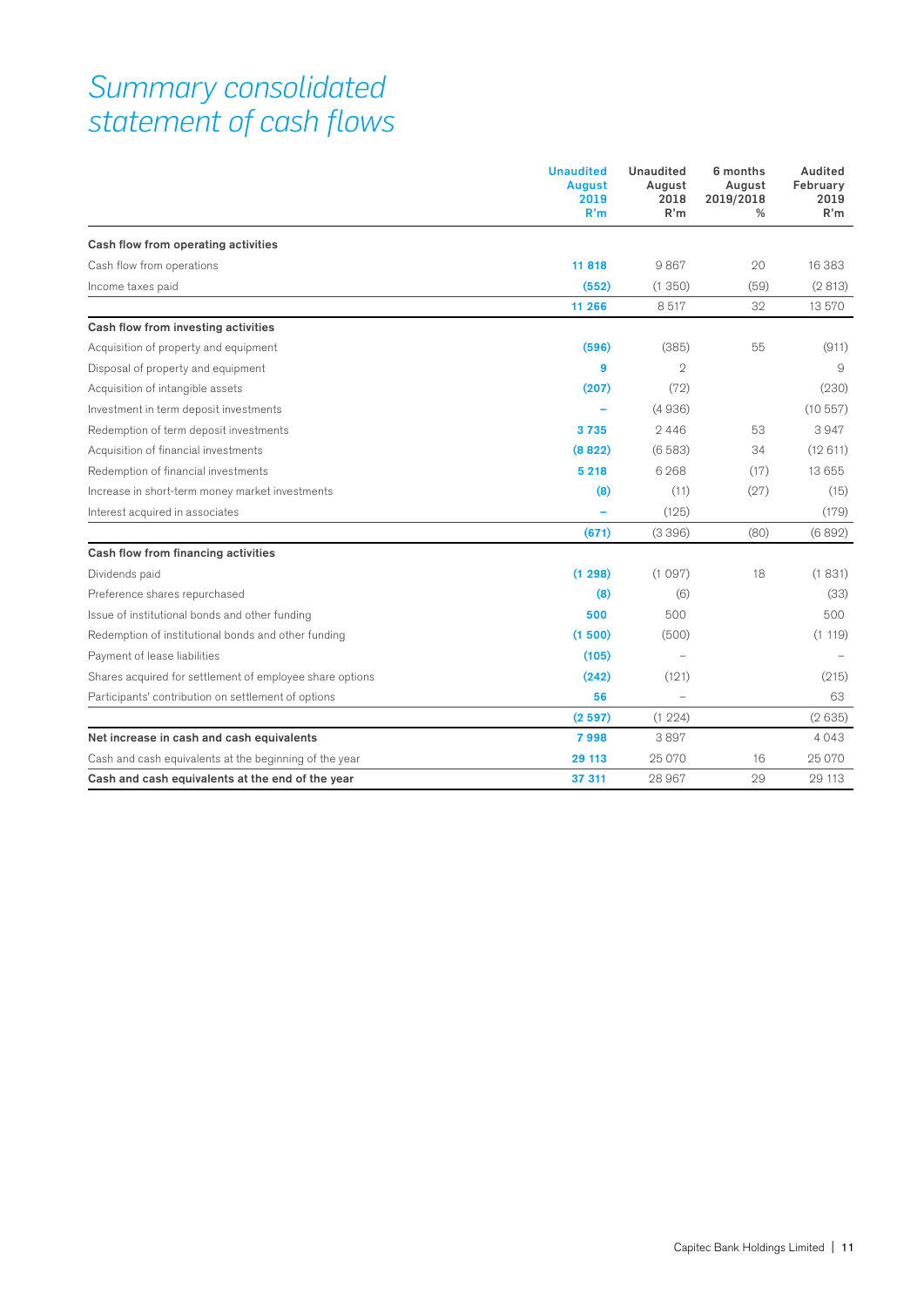# *Summary consolidated statement of changes in equity*

| R'm                                                               | Ordinary<br>share capital<br>and premium | Preference<br>share capital<br>and premium | Foreign<br>currency<br>translation<br>reserve | <b>Cash flow</b><br>hedge<br>reserve | Retained<br>earnings | Total  |
|-------------------------------------------------------------------|------------------------------------------|--------------------------------------------|-----------------------------------------------|--------------------------------------|----------------------|--------|
| Balance at 28 February 2018                                       | 5649                                     | 113                                        | 3                                             | (27)                                 | 13 154               | 18892  |
| Changes on initial application of IFRS 9                          |                                          | $\overline{\phantom{0}}$                   | $\qquad \qquad -$                             | $\overline{\phantom{0}}$             | (648)                | (648)  |
| Restated balance at 1 March 2018                                  | 5649                                     | 113                                        | 3                                             | (27)                                 | 12506                | 18 244 |
| Total comprehensive income for the year                           |                                          |                                            | $\overline{2}$                                | 17                                   | 5 2 9 5              | 5314   |
| Transactions with shareholders and<br>directly recorded in equity | L.                                       | (31)                                       | $\overline{\phantom{a}}$                      | $\overline{\phantom{0}}$             | (1851)               | (1882) |
| Ordinary dividend                                                 |                                          |                                            |                                               |                                      | (1821)               | (1821) |
| Preference dividend                                               |                                          |                                            |                                               |                                      | (9)                  | (9)    |
| Employee share option scheme: value of<br>employee services       |                                          |                                            |                                               |                                      | 32                   | 32     |
| Shares acquired for employee share options<br>at cost             |                                          |                                            |                                               |                                      | (215)                | (215)  |
| Proceeds on settlement of employee share<br>options               |                                          |                                            |                                               |                                      | 63                   | 63     |
| Tax effect on share options                                       |                                          |                                            |                                               |                                      | 101                  | 101    |
| Preference shares repurchased                                     |                                          | (31)                                       |                                               |                                      | (2)                  | (33)   |
| Balance at 28 February 2019                                       | 5649                                     | 82                                         | 5                                             | (10)                                 | 15950                | 21 676 |
| Total comprehensive income for the period                         |                                          |                                            | 15                                            | (15)                                 | 2953                 | 2953   |
| Transactions with shareholders and<br>directly recorded in equity |                                          | (7)                                        |                                               |                                      | (1446)               | (1453) |
| Ordinary dividend                                                 |                                          |                                            |                                               |                                      | (1295)               | (1295) |
| Preference dividend                                               |                                          |                                            |                                               |                                      | (4)                  | (4)    |
| Employee share option scheme: value of<br>employee services       |                                          |                                            |                                               |                                      | 14                   | 14     |
| Shares acquired for employee share options<br>at cost             |                                          |                                            |                                               |                                      | (242)                | (242)  |
| Proceeds on settlement of employee share<br>options               |                                          |                                            |                                               |                                      | 56                   | 56     |
| Tax effect on share options                                       |                                          |                                            |                                               |                                      | 26                   | 26     |
| Preference shares repurchased                                     |                                          | (7)                                        |                                               |                                      | (1)                  | (8)    |
| Balance at 31 August 2019                                         | 5649                                     | 75                                         | 20                                            | (25)                                 | 17 457               | 23 176 |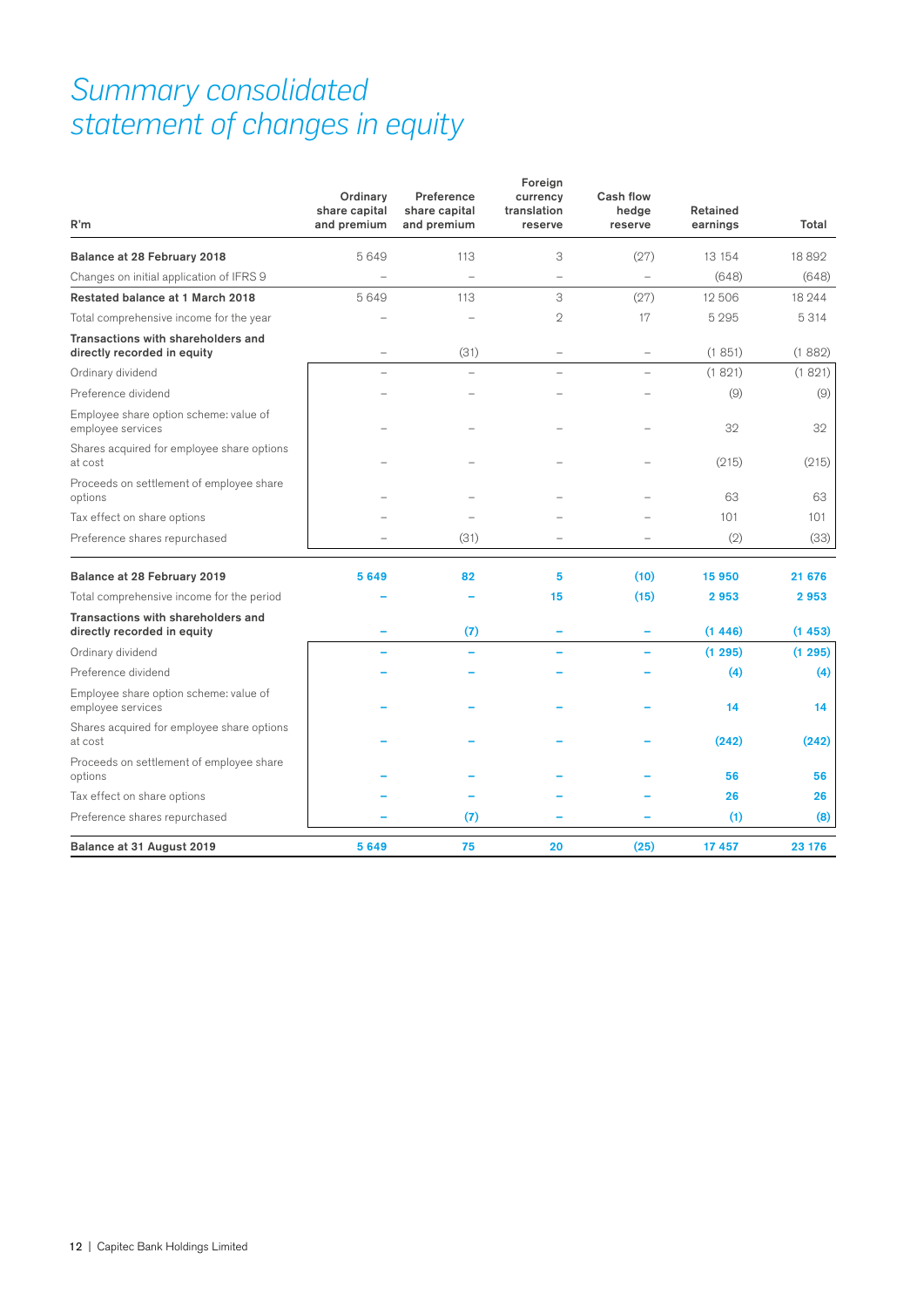## *Notes to the unaudited financial results*

#### 1. Basis of preparation

The summary consolidated interim financial statements were prepared in accordance with International Accounting Standard (IAS) 34 *Interim Financial Reporting*, the SAICA Financial Reporting Guides as issued by the Accounting Practices Committee and Financial Pronouncements as issued by the Financial Reporting Standards Council and the requirements of the Companies Act, 71 of 2008, as amended.

The accounting policies applied in the preparation of these interim financial statements are in terms of IFRS as issued by the International Accounting Standards Board (IASB), including IFRS 16 *Leases*, which was effective from 1 March 2019.

The accounting policies applied are consistent with the previous consolidated annual financial statements, with the exception of IFRS 16 *Leases*.

All other standards, interpretations and amendments to published standards applied for the first time during the current financial period, besides IFRS 16 *Leases*, did not have any significant impact on the financial statements. The group complies, in all material respects, with the requirements of the King IV Report on Corporate Governance™ for South Africa 2016. Basel disclosures, in terms of Regulation 43 of the Banks Act, 94 of 1990, are available on the Capitec Bank website.

The summary unaudited consolidated interim financial statements were not reviewed or audited by the company's auditors.

The preparation of the summary unaudited consolidated interim financial statements was supervised by the chief financial officer, André du Plessis CA(SA).

#### 2. Changes in significant accounting policies

IFRS 16 *Leases* was effective from 1 March 2019. The core principle of this standard is that the lessee and the lessor should recognise all rights and obligations arising from leasing arrangements on balance sheet. Capitec elected, as permitted by IFRS 16, not to restate comparative financial statements. The reclassifications and adjustments arising from the new leasing rules are therefore recognised in the opening balance sheet on 1 March 2019. Under this approach, comparative information is not restated and the right-of-use asset at the date of initial application for leases previously classified as operating leases (IAS 17) is equal to the lease liability, adjusted for previously recognised prepaid or accrued lease payments relating to the leases.

IFRS 16 eliminates the classification of leases for lessees as either operating or finance leases, as was required by IAS 17, and introduces a single lessee accounting model, where a right-of-use (ROU) asset together with a lease liability for the future payments is recognised for all leases with a term of more than 12 months, unless the underlying asset is of low value.

#### Definition of a lease

Under IFRS 16, a contract is, or contains, a lease if the contract conveys a right to control the use of an identified asset for a period of time in exchange for consideration.

All leases that meet the criteria as either a lease of a low-value asset or a short-term lease are accounted for on a straight-line basis over the lease term.

Short-term leases are defined as leases that, at the commencement date, have a lease term of 12 months or less.

A low-value lease is defined as a lease where the value of the underlying asset is less than R150 000. The value is determined for a new asset, regardless of the age of the underlying asset being leased.

On transition to IFRS 16, the group elected to apply the practical expedient to apply IFRS 16 only to contracts that were previously identified as leases. Therefore, the definition of a lease under IFRS 16 has been applied only to contracts entered into or changed on or after 1 March 2019.

#### **Lessees**

As a lessee the group leases assets, including properties and IT equipment. Under IFRS 16, the group recognises right-of-use assets and lease liabilities for most leases.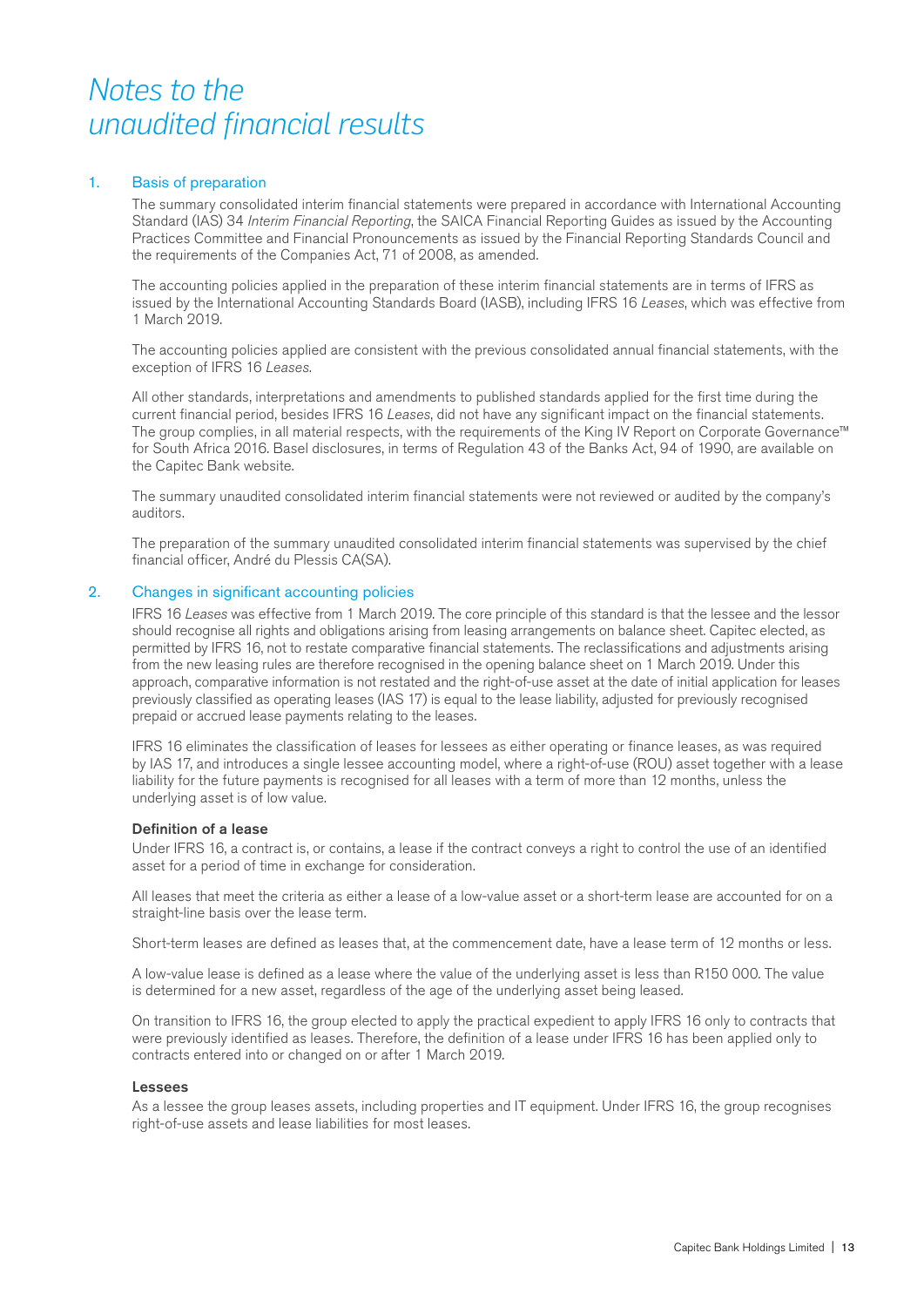#### Significant accounting policies

The group recognises a right-of-use asset and a lease liability at the lease commencement date. The right-of-use asset is initially measured at cost (which is equal to the lease liability adjusted for previously recognised prepaid or accrued lease payments relating to that lease) and increased with initial direct cost incurred and the amount of any provision recognised where the group is contractually required to dismantle, remove or restore the leased asset. The group applies the cost model subsequent to the initial measurement of the right-of-use assets. The right-of-use asset is depreciated over the shorter of the asset's useful life and the lease term on a straight-line basis.

The lease liability is initially measured at the present value of the remaining lease payments on the commencement date, discounted using the group's incremental borrowing rate. The lease liability is subsequently increased by interest cost on the lease liability and decreased by lease payments made. It is remeasured when there is a change in the future lease payments arising from a change in an index or rate.

#### Critical accounting estimates and judgements in applying IFRS 16

#### *Extension and termination options*

Extension options (or periods after termination options) are only included in the lease term if the lease is reasonably certain to be extended (or not terminated). Factors such as the importance of the underlying assets to our operations, undertaking of significant leasehold improvements and our past practice were taken into account to determine reasonable certainty.

The assessment is reviewed if a significant event or a significant change in circumstances occurs that is within the control of the lessee.

#### *Discount rate*

The lease liabilities were measured at the present value of the remaining lease payments, discounted using the group's incremental borrowing rate as at 1 March 2019. This incremental borrowing rate was derived from rates applicable to external bonds in issue.

#### *Transition*

The group used the following practical expedients when applying IFRS 16 to leases previously classified as operating leases under IAS 17:

- Applied the exemption not to recognise right-of-use assets and liabilities for leases with less than a 12-month lease term
- Low-value assets. All leases that meet the criteria of a lease of a low-value asset are accounted for on a straight-line basis over the lease term
- Reliance on previous assessment of onerous leases
- Use a single discount rate for a portfolio of leases with reasonably similar characteristics
- Exclude initial direct costs for the measurement of the right-of-use asset at the date of initial application

#### Impacts on the financial statements on transition

On transition to IFRS 16, the group recognised right-of-use assets, including additional lease liabilities. The impact on transition is recognised below as at 1 March 2019.

|                    | R'm  |
|--------------------|------|
| Right-of-use asset | 2603 |
| Spreading reserve  | 147  |
| Deferred tax asset |      |
| Lease liability    | 2750 |

The total undiscounted operating lease commitments as at 28 February 2019 amount to R1.9 billion, the lease liability as at 1 March 2019 amounted to R2.7 billion. The differences primarily relate to extension periods previously not included in the lease commitments to the value of R2.0 billion, which increased the undiscounted operating lease commitments. The undiscounted operating lease commitments balance was discounted using the group's incremental borrowing rate curve which ranges from 7.4% to 11.24%.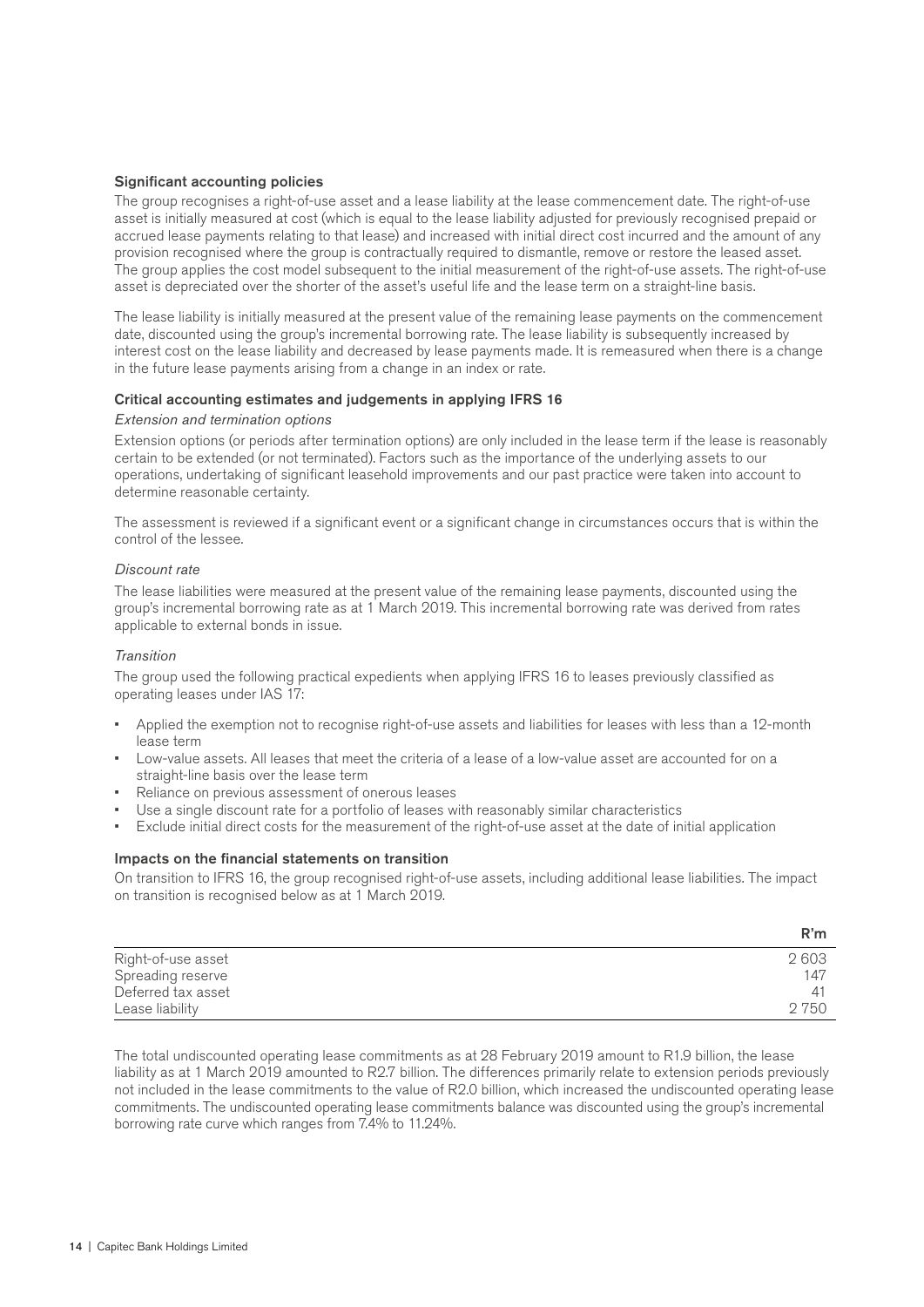|                                                                                                                                                  | R'm          |
|--------------------------------------------------------------------------------------------------------------------------------------------------|--------------|
| Operating lease commitments as at 28 February 2019<br>Add: Adjustments as a result of a different treatment of extension and termination options | 1920<br>2015 |
| Operating lease commitments as at 1 March 2019<br>Less: Short-term lease commitments<br>Less: Low-value lease commitments                        | 3935<br>(9)  |
| Total commitments to be discounted using the incremental borrowing rate at the date of<br>initial application                                    | 3926         |
| Lease liabilities recognised as at 1 March 2019                                                                                                  | 2 7 5 0      |
| Of which are:<br>Current lease liabilities<br>Non-current lease liabilities                                                                      | 241<br>2509  |
|                                                                                                                                                  | 2 750        |

As a result of initially applying IFRS 16 in relation to the leases that were previously classified as operating leases, the group recognised R2 470 million of right-of-use assets and R2 711 million of lease liabilities as at 31 August 2019.

Also in relation to those leases under IFRS 16, the group recognised depreciation and interest costs, instead of operating lease expenses. During the 6 months ended 31 August 2019, the group recognised R199 million of depreciation in operating expenses and R133 million of interest costs in interest expense for these leases.

Earnings were negatively impacted by 50 cents per share for the 6 months to 31 August 2019 as a result of the adoption of IFRS 16.

#### Lessors

IFRS 16 did not introduce significant changes for lessors. As a result the accounting policies applicable to the group as a lessor are no different from those under IAS 17.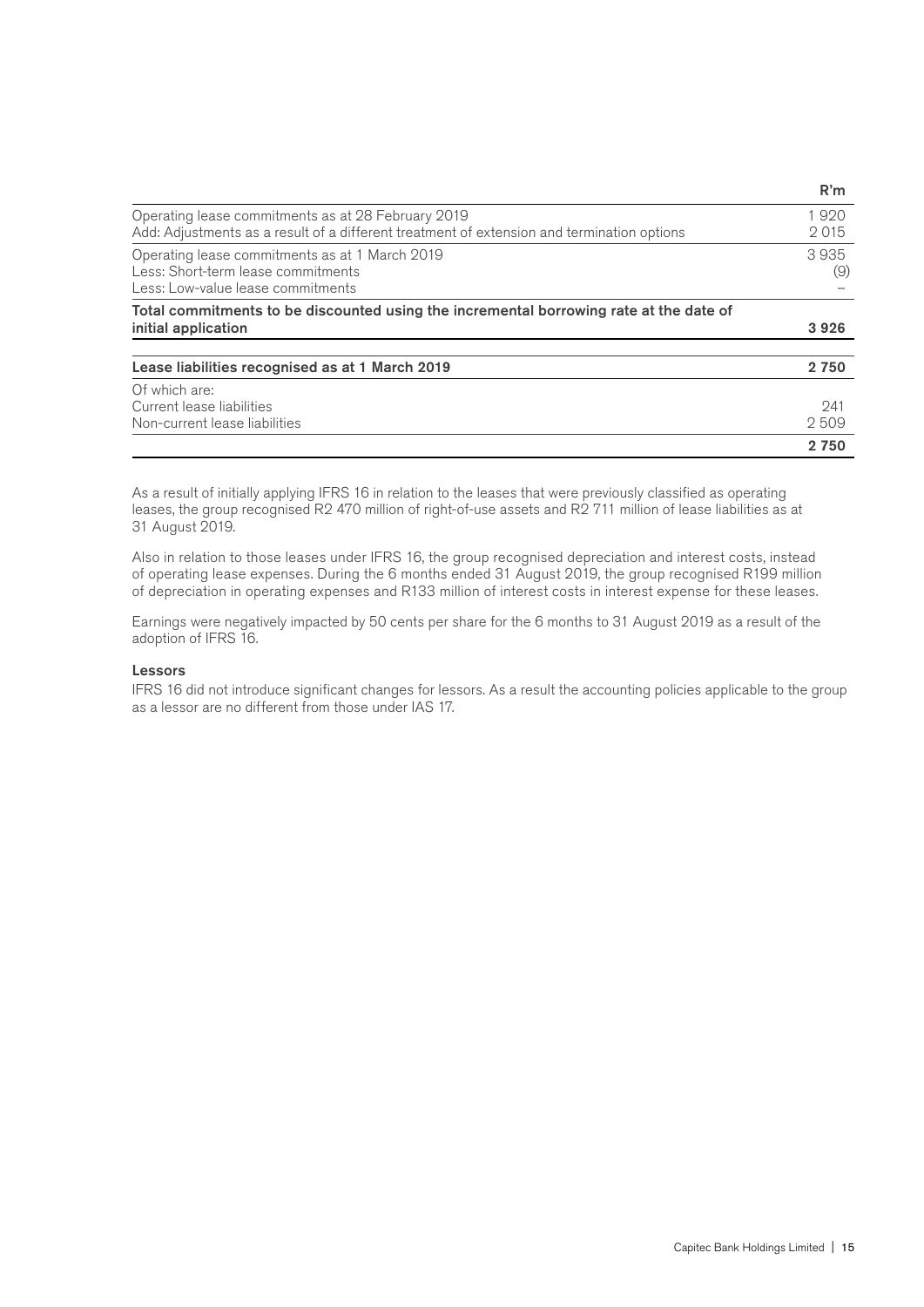#### 3. Net loans and advances

|                          | Stage 1    | Stage 2                                          |                       | Stage 3              |                                 |                            |                                                           |                          |         |
|--------------------------|------------|--------------------------------------------------|-----------------------|----------------------|---------------------------------|----------------------------|-----------------------------------------------------------|--------------------------|---------|
|                          |            | Up-to-date<br>loans and<br>advances<br>with SICR |                       |                      | Up-to-<br>date that             | Up-to-<br>date that        | More than<br>3 months in<br>arrears,<br>legal<br>statuses |                          |         |
|                          |            | and applied                                      |                       |                      | rescheduled                     | rescheduled                | and                                                       |                          |         |
|                          |            | for debt                                         | Up to                 | $2$ and $3$          | from up-to-                     | from arrears               | applied for                                               | Expected                 |         |
| R'm                      | Up-to-date | review<br>>6 months                              | 1 month<br>in arrears | months in<br>arrears | date (not yet<br>rehabilitated) | (not yet<br>rehabilitated) | debt review<br>$<$ 6 months $^{(1)}$                      | recoveries<br>receivable | Total   |
| <b>Balance at</b>        |            |                                                  |                       |                      |                                 |                            |                                                           |                          |         |
| <b>31 August 2019</b>    |            |                                                  |                       |                      |                                 |                            |                                                           |                          |         |
| Gross loans and          |            |                                                  |                       |                      |                                 |                            |                                                           |                          |         |
| advances                 | 45 311     | 3 2 8 4                                          | 856                   | 1 3 0 5              | 1 0 0 9                         | 1496                       | 6991                                                      |                          | 60 252  |
| Cumulative               |            |                                                  |                       |                      |                                 |                            |                                                           |                          |         |
| provision                | (2916)     | (844)                                            | (494)                 | (1076)               | (442)                           | (627)                      | (6450)                                                    |                          | (12849) |
| Net loans and            |            |                                                  |                       |                      |                                 |                            |                                                           |                          |         |
| advances                 | 42 395     | 2 4 4 0                                          | 362                   | 229                  | 567                             | 869                        | 541                                                       |                          | 47 403  |
| Provision %              | 6.4        | 25.7                                             | 57.7                  | 82.5                 | 43.8                            | 41.9                       | 92.3                                                      |                          | 21.3    |
| <b>Restated balance</b>  |            |                                                  |                       |                      |                                 |                            |                                                           |                          |         |
| at 28 February           |            |                                                  |                       |                      |                                 |                            |                                                           |                          |         |
| 2019                     |            |                                                  |                       |                      |                                 |                            |                                                           |                          |         |
| Gross loans and          |            |                                                  |                       |                      |                                 |                            |                                                           |                          |         |
| advances <sup>(2)</sup>  | 41 587     | 3765                                             | 1 0 8 7               | 1483                 | 900                             | 1 3 5 4                    | 5719                                                      |                          | 55 895  |
| Cumulative               |            |                                                  |                       |                      |                                 |                            |                                                           |                          |         |
| provision <sup>(2)</sup> | (2671)     | (771)                                            | (582)                 | (1192)               | (389)                           | (617)                      | (5158)                                                    |                          | (11380) |
| Net loans and            |            |                                                  |                       |                      |                                 |                            |                                                           |                          |         |
| advances                 | 38916      | 2994                                             | 505                   | 291                  | 511                             | 737                        | 561                                                       |                          | 44 515  |
| Provision %              | 6.4        | 20.5                                             | 53.5                  | 80.4                 | 43.2                            | 45.6                       | 90.2                                                      |                          | 20.4    |
| <b>Balance</b> at        |            |                                                  |                       |                      |                                 |                            |                                                           |                          |         |
| 31 August 2018           |            |                                                  |                       |                      |                                 |                            |                                                           |                          |         |
| Gross loans and          |            |                                                  |                       |                      |                                 |                            |                                                           |                          |         |
| advances                 | 39 641     | 3 4 8 5                                          | 911                   | 1517                 | 963                             | 1 3 7 3                    | 3071                                                      | 398                      | 51 359  |
| Cumulative               |            |                                                  |                       |                      |                                 |                            |                                                           |                          |         |
| provision                | (2880)     | (902)                                            | (543)                 | (1244)               | (431)                           | (646)                      | (2825)                                                    |                          | (9471)  |
| Net loans and            |            |                                                  |                       |                      |                                 |                            |                                                           |                          |         |
| advances                 | 36 761     | 2583                                             | 368<br>59.6           | 273                  | 532<br>44.8                     | 727<br>47.1                | 246                                                       | 398<br>$\equiv$          | 41 888  |
| Provision %              | 7.3        | 25.9                                             |                       | 82.0                 |                                 |                            | 92.0                                                      |                          | 18.4    |

*(1) Includes rescheduled loans that are currently up to 1 month in arrears but have not rehabilitated*

<sup>(2)</sup> At 28 February 2019, the gross carrying amount above did not include impaired interest on stage 3 advances. The gross carrying amount comprised the principal debt component and the expected recoverable interest. The gross carrying amount was presented in this manner to align to the income *statement presentation under IFRS 9, which requires interest to be recognised on the net carrying amount, i.e. after expected credit loss (ECL). In the current year, the gross carrying amount was updated to include all contractual cash flows before ECL. This is consistent with the definition of gross carrying amount in IFRS 9 and is aligned to industry practice under IFRS 9 to apply the definition not only to stage 1 and 2 advances, but also to stage 3 advances regardless of the income statement presentation. The gross carrying amount and cumulative provision has been grossed up by R1 016 million at 28 February 2019. There is no impact on the primary statements or the transitional balance sheet*